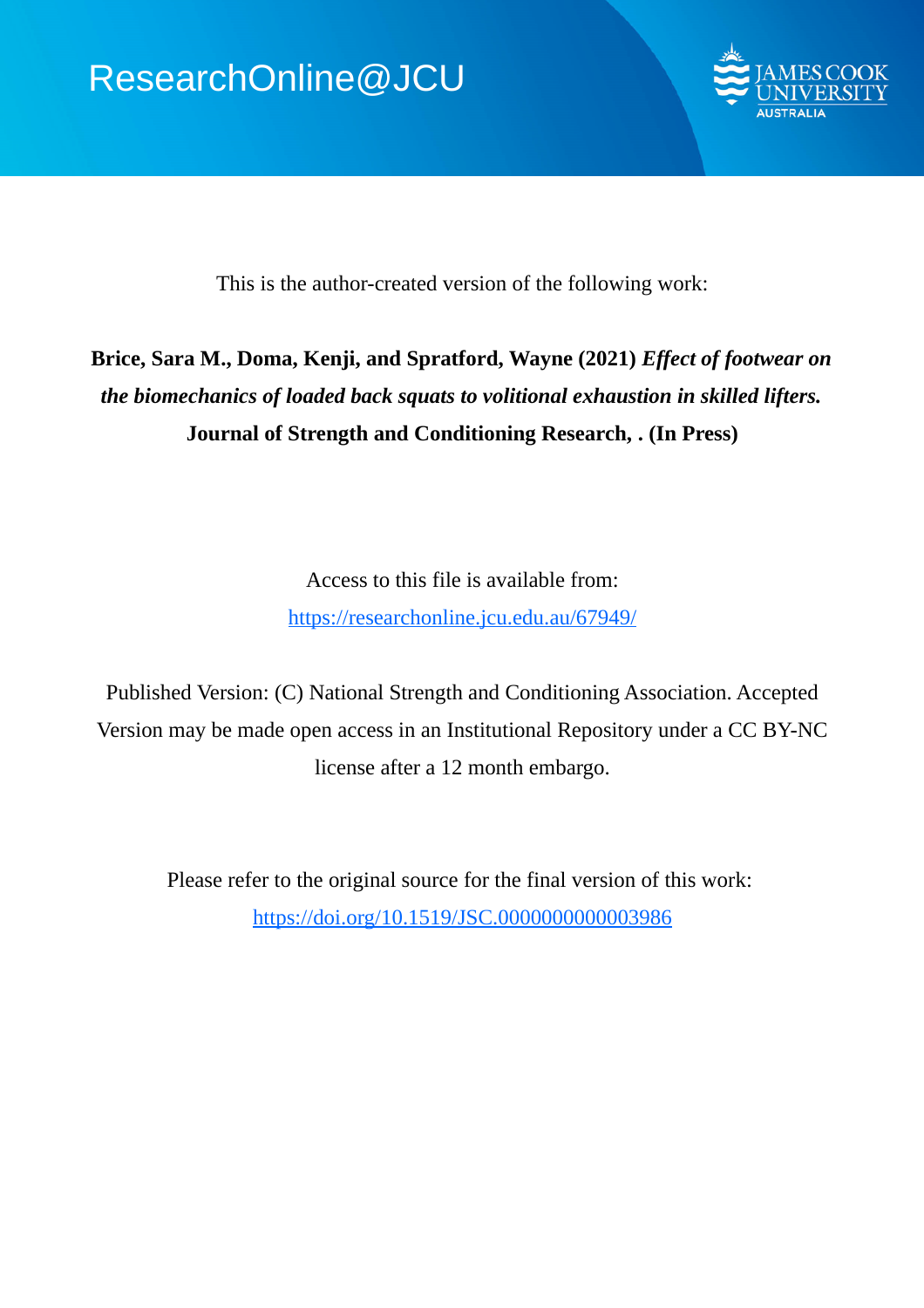# TITLE

The effect of footwear on the biomechanics of loaded back squats to volitional exhaustion in skilled lifters

# RUNNING HEAD

Effect of footwear on back squat movement dynamics.

AUTHORS

Sara M Brice<sup>1</sup>

Kenji Doma<sup>2</sup>

Wayne Spratford<sup>3</sup>

<sup>1</sup>Physical Sciences, College of Science and Engineering, James Cook University.

<sup>2</sup>Sport and Exercise Science, College of Healthcare Sciences, James Cook University, Australia.

<sup>3</sup>Unversity of Canberra Research Institute of Sport and Exercise Science (UCRISE), University of Canberra, Australia.

# CORRESPONDING AUTHOR:

Sara M Brice

Address: James Cook University, Townsville, Australia, 4811.

Tel: +61 7 4781 4399

Fax: +61 7 4781 6788

Email: sara.brice1@jcu.edu.au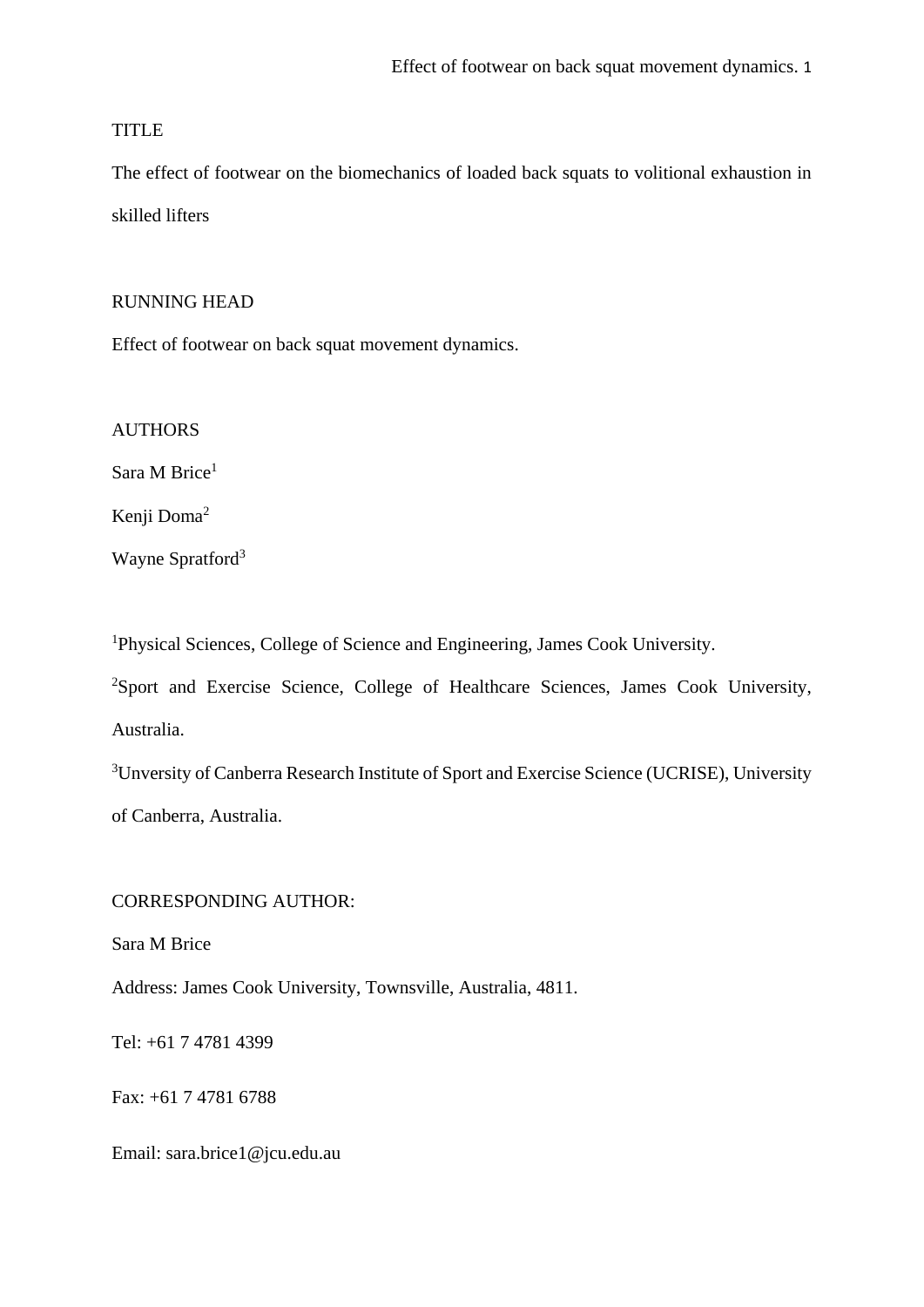## ABSTRACT

This study examined whether footwear influences the movement dynamics of barbell back squats to volitional exhaustion in experienced lifters. Eleven males (1RM =  $138 \pm 19$  kg; 1RM % body weight =  $168 \pm 18$ %) performed three sets  $(5 - 12 \pm 4$  repetitions per set) of loaded barbell back squats to volitional exhaustion using raised-heel and flat-heel footwear. Barbell motion as well as moments, angles, angular velocity, and power in the sagittal plane at the ankle, knee, hip, and lumbo-pelvis were examined during the second repetition of the first set (T<sub>second</sub>) and the final repetition of the third set (T<sub>final</sub>). There were significant reductions ( $p <$ 0.05) in lower limb concentric angular velocity and power output for both footwear conditions. For the raised-heel condition at  $T_{final}$ , hip and knee concentric angular velocity was significantly slower ( $p < 0.05$ ), and knee concentric power output was significantly less ( $p < 0.05$ ) compared to the flat-heel condition. A reduction in barbell velocity was not observed for the raised heel condition despite there being reduction in hip and knee angular velocities. Furthermore, no differences were identified in lower limb joint moments or any of the biomechanical characteristics of the lumbo-pelvis between the footwear conditions. The findings of this study suggest that neither type of footwear reduced joint loading or improved joint range-of-motion.

#### KEY WORDS

Kinematics; kinetics; strength training; fatigue; squatting; shoes.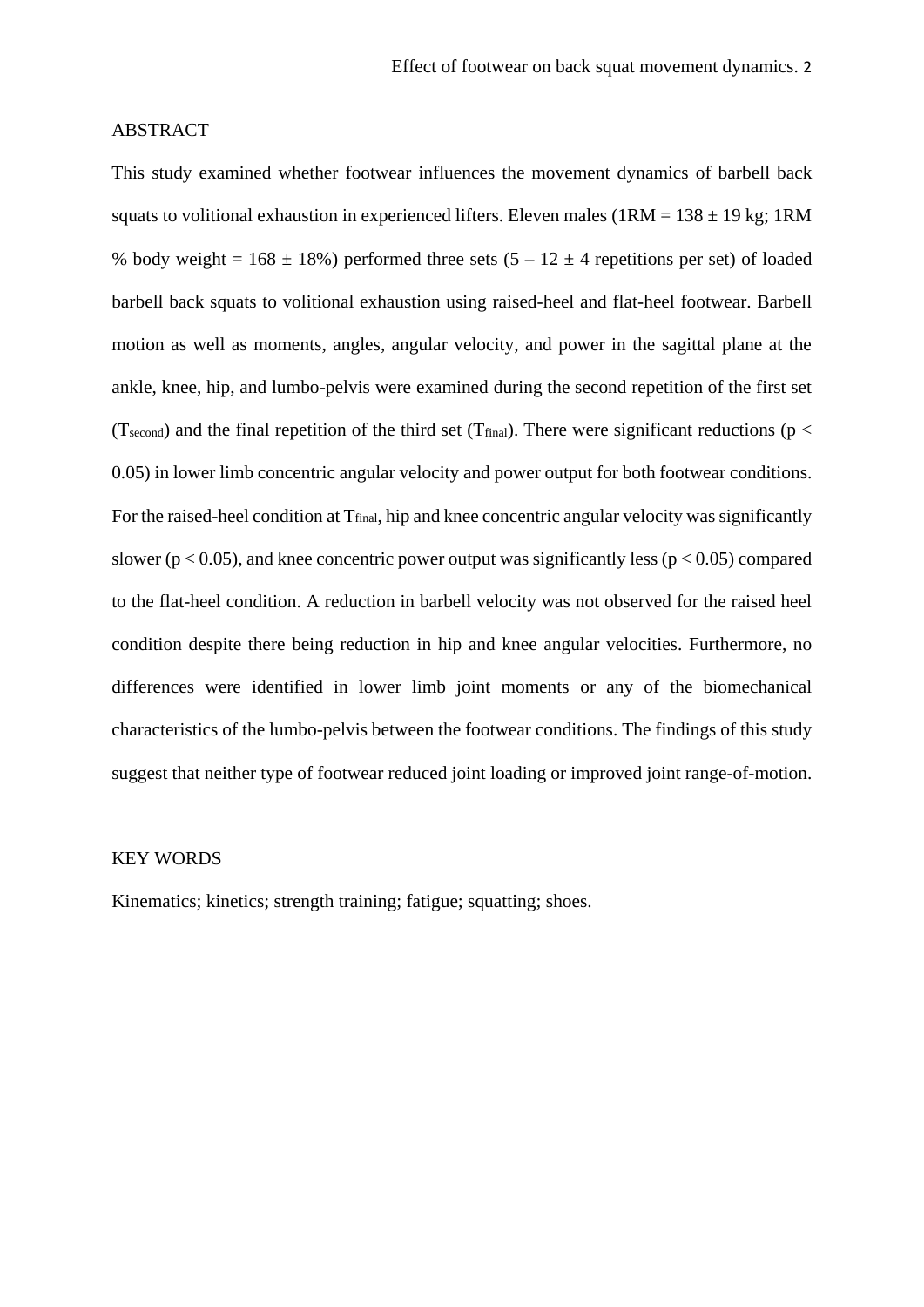## **INTRODUCTION**

The barbell back squat is a common exercise utilized by strength and conditioning coaches to develop lower limb strength and power. Lifters will usually perform repeated sets in training with repetition ranges and loads varying depending on the desired purpose of the training session. A common practice within sessions is to use loads and repetition ranges that result in the lifter working at, or close to, the point of failure to ensure sufficient training stimuli (15). Although performing repetitions under fatigue may provide an important stress to elicit adaptation, it can also perturb the lifter's squatting mechanics (2, 22, 24). Previous work has found that as a lifter fatigues there are reductions in knee joint loading (2, 13) and increases in hip and lumbo-pelvic loading (2). There are also reductions in power output (2, 20), joint rangeof-motion (ROM) (9, 10), and movement speed (2, 20). These changes may impair training performance and increase stress on the soft tissues within joints, which may increase the risk of sustaining an injury (9). Previous work has suggested that lifters may be able to reduce the impact of some of these issues by employing ergogenic aids during lifting tasks (3, 8, 12, 27).

Raised-heel shoes have become increasingly popular due to their commercial availability and the variety of selections lifters can choose from to accommodate their training needs. Raised-heel shoes, commonly referred to as weightlifting shoes, are designed with a stiff incompressible sole which will generally have a heel wedge that results in the heel being raised 2.5 cm (17). The incompressible sole of a weightlifting shoe has an advantage over the soft soles of running or athletic footwear, as it does not absorb energy and allows greater vertical force production, which is important to facilitate lifting heavier loads (17).

Several studies (3, 12, 17, 19, 21, 25) have investigated the impact of footwear on barbell back squat movement dynamics, with significant differences reported in both joint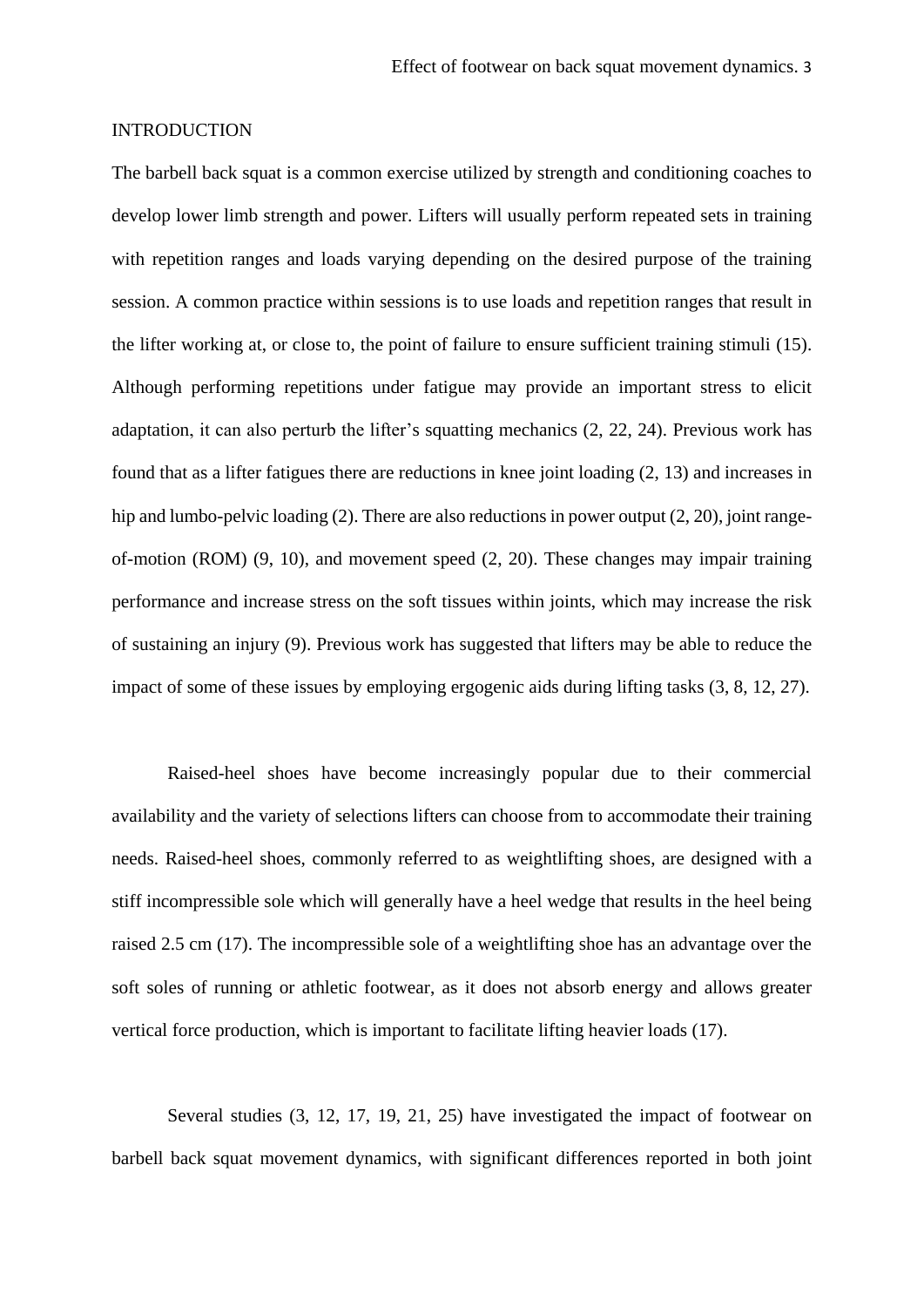kinematics and kinetics between footwear conditions. For example, squatting with a raisedheel resulted in significantly less peak trunk flexion  $(3, 12, 17, 21)$  and hip flexion  $(3, 21)$ , while displaying increased knee flexion (3, 12, 19, 21) and dorsiflexion (12, 21, 25). The increase in knee ROM that a raised-heel elicits may be beneficial as previous work has found that greater knee ROM during squatting increases knee-extensor musculature activity, allowing for greater training stimuli (7). It has also been suggested that lifting with a reduced degree of trunk flexion may reduce shear forces, particularly in the lumbar region, thereby minimising the risk of injury (14).

Considering joint kinetics, squatting with a raised-heel also results in a changes to peak joint moments (21). Southwell and colleagues (21) found that peak knee-extensor moments increased while peak hip-extensor moments decreased when lifters used weightlifting shoes in comparison to barefoot. This finding indicates that there is a greater contribution from musculature surrounding the knee when raised-heel footwear is used. If targeting knee musculature is a focus within training, then this redistribution could be beneficial; however, this could be detrimental for anyone who suffers from knee pathologies as this would also increase knee joint loading. A different pattern of redistribution of peak joint moments has also been reported for raised-heel squatting (12). Legg and colleagues (12) observed that squatting with a raised-heel resulted in an increase in peak sagittal plane ankle moment while the hip and knee moments were not significantly altered. The conflicting findings in the aforementioned studies could be due to the fact that Legg and colleagues (12) compared weightlifting shoes with athletic shoes, whereas Southwell and colleagues (21) examined barefoot and weightlifting shoe conditions.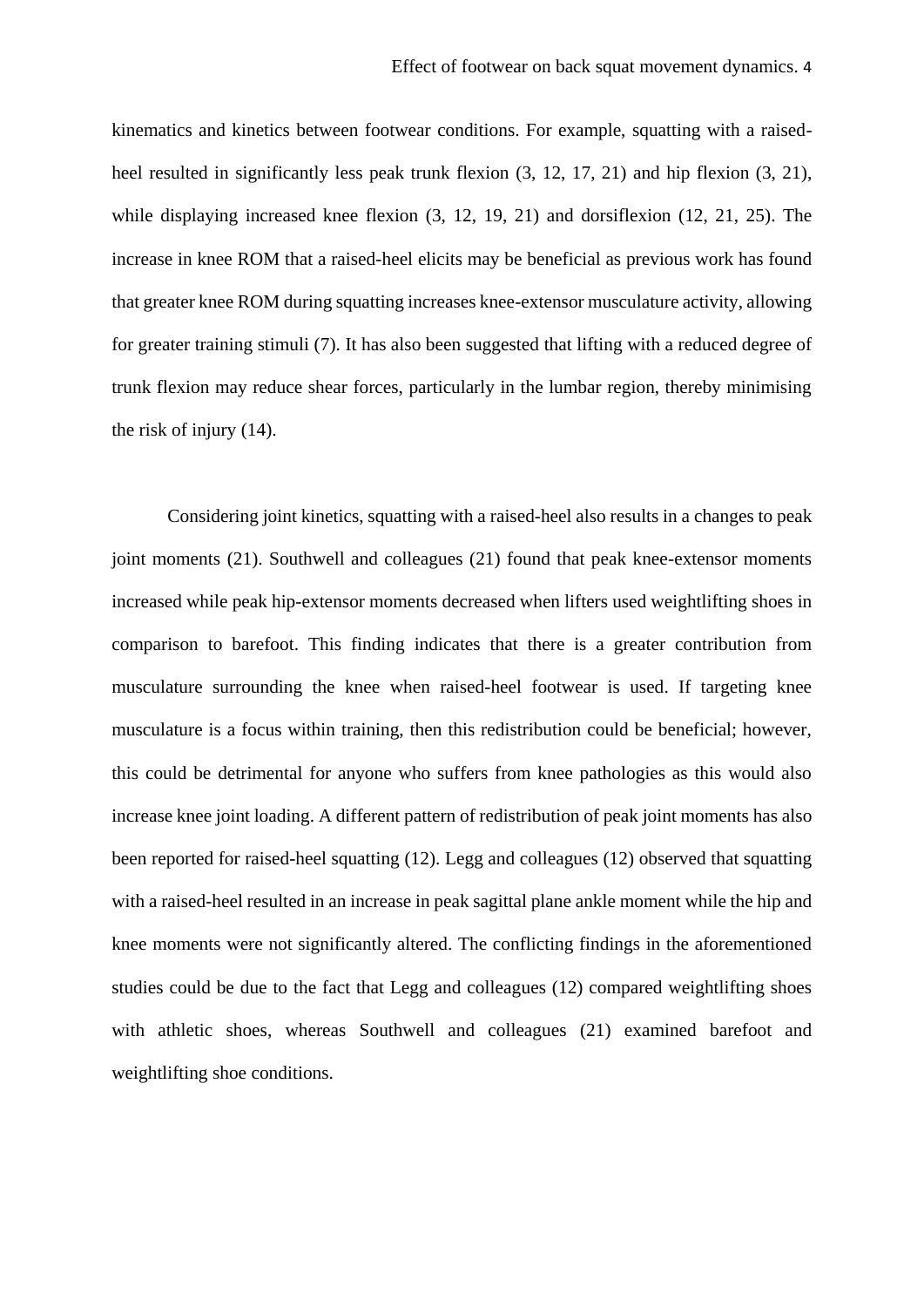The aforementioned studies provide insight into how movement changes when squatting with a raised heel. However, these studies only examined a single set with few repetitions, which does not replicate common training practice where back squats are typically performed at or close to the point of volitional exhaustion across multiple sets. Examining the impact a raised-heel has under typical training conditions is important as previous work has found that performing multiple sets to volitional exhaustion results in altered joint dynamics (2). Given that a raised-heel has been previously found to redistribute loading (12, 21), it would be beneficial to examine if exercise-induced stress alters the kinetics and kinematics. Therefore, the aims of this study were:

i. to examine lower limb and lumbo-pelvic kinematics and kinetics during the performance of barbell back squats across multiple sets to volitional exhaustion while wearing raised-heel and flat-heel footwear, and

ii. to compare the barbell back squat lower limb and lumbo-pelvic kinematics and kinetics between raised-heel footwear and flat-heel footwear conditions.

It was hypothesized that that performing barbell back squats to volitional exhaustion with both types of footwear would result in significant alterations in ankle, knee, hip, and lumbo-pelvic kinetics and kinematics due to compensatory changes. It was also hypothesized that the changes in back squat mechanics observed for a raised-heel condition due to volitional exhaustion would be different to that observed for a flat-heel condition.

## **METHODS**

Experimental Approach to the Problem

A within-subject, repeated measures, randomized crossover design was used to examine the biomechanics of loaded barbell squats in flat-heel and raised-heel conditions. For each shoe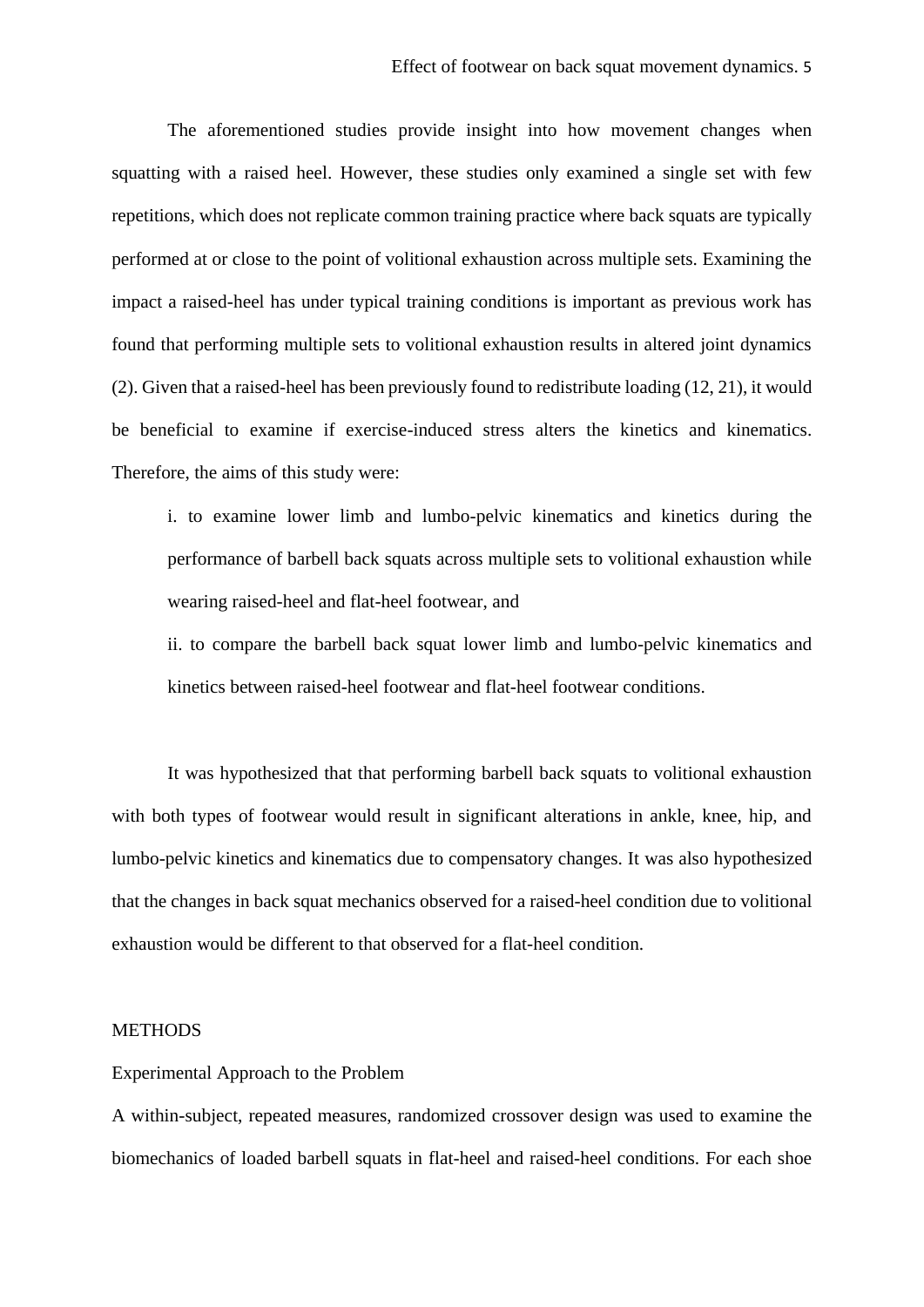condition, subjects undertook two familiarization sessions and two experimental sessions (total of four sessions undertaken across four different days) (Figure 1). Subjects were advised to limit lower body training in the 48 hours before each session and to eat and drink as they normally would prior to each session. In each familiarization session, a one repetition maximum test (1RM test) was conducted wearing the assigned shoe condition. This was followed by a test where they performed a set of barbell back squats for as many repetitions as possible (AMRAP test) using 80% of their 1RM. This AMRAP test was conducted during the familiarisation sessions to ensure that subjects were aware of the stress associated with an AMRAP test prior to the experimental sessions. In the two experimental sessions (one per shoe condition), subjects performed three AMRAP tests using the same 80% loads as in their familiarization sessions with two minutes of rest given between each test. Kinematic and kinetic data were collected during the AMRAP tests from which joint level movement dynamics were derived and examined.

### \*\*\*Figure 1 near here\*\*\*

#### Subjects

Eleven resistance-trained adult males (age =  $26.2 \pm 3.8$  yrs; mass =  $82.4 \pm 8.9$  kg; height = 1.78  $\pm$  0.08 m; 1RM = 138  $\pm$  19 kg; 1RM % body weight = 168  $\pm$  18%) took part in this study. Subjects had been resistance training for a minimum of three years and were training a minimum of three times each week. All were familiar with undertaking strength training in raised-heel and flat-heel footwear. Procedures in this study were approved by the Institutional Human Research Ethics Committee and in accordance with the Declaration of Helsinki. Participation was voluntary and subjects were free to withdraw at any time. All subjects were informed of the potential risks and gave written informed consent. The inclusion criteria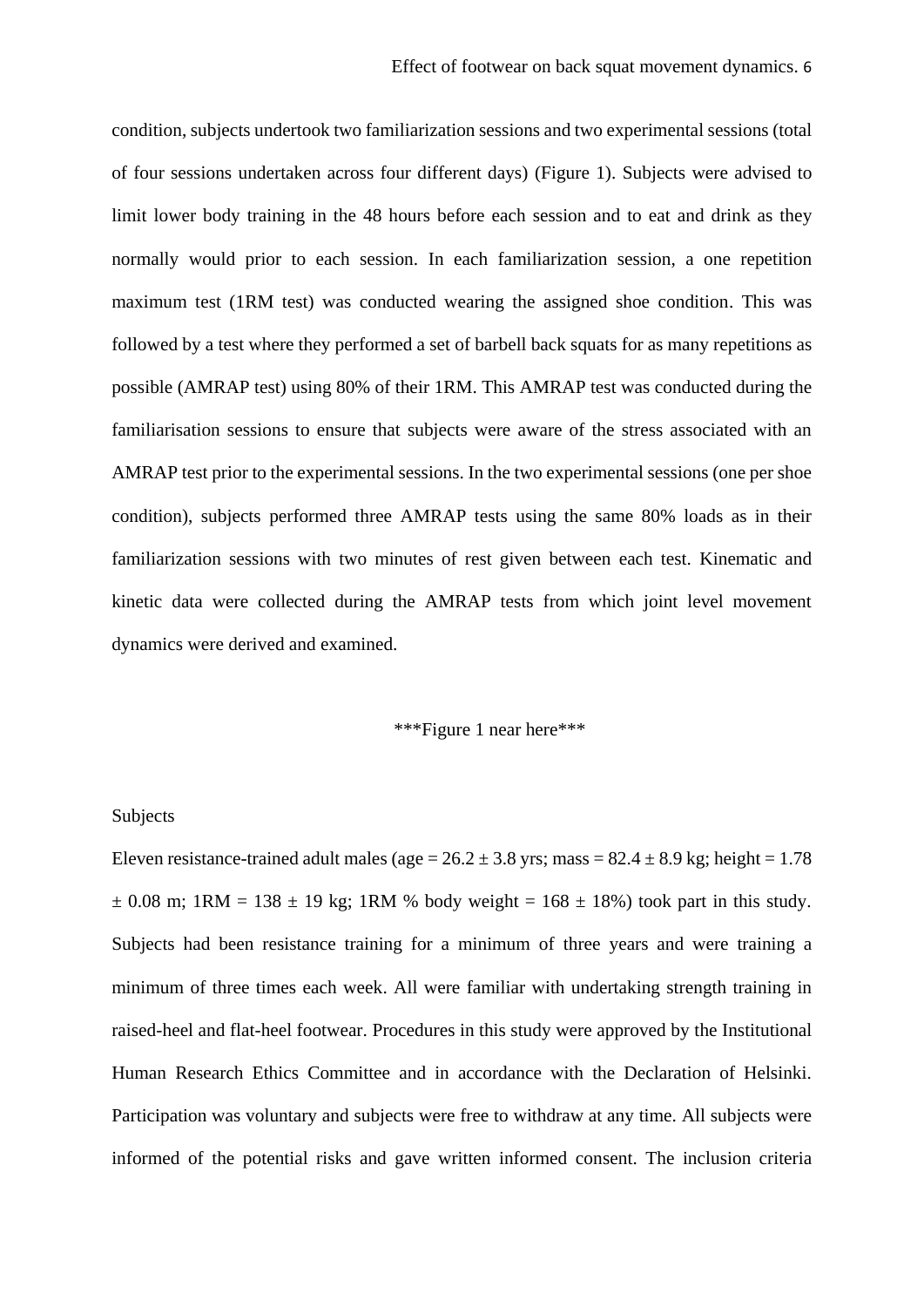required that subjects were able to squat 1.5 times their body weight for at least one full repetition without any form of assistance. An a priori sample size calculation confirmed eleven participants was sufficient to generate statistical power of 80% with an alpha level at 0.05 based on previously collected data (10, 21).

#### Footwear conditions

For both the raised-heel and flat-heel conditions, the same flat-soled brand of shoe (Anko, Perth, Australia) in a size that suited each individual. The shoe had the insole removed for both conditions and was worn an in-shoe heel wedge (The Wod Life inc, Adelaide, Australia) for the raised-heel condition. A small custom-build piece of timber was added to the bottom of the heel wedge so that when worn, the heel was raised 2.5 cm which is the typical height of a weightlifting shoe (17)(Figure 2). Pilot testing was undertaken to ensure that the fit of the shoe was not affected by the addition of the in-shoe heel wedge. The subjects were not permitted to use any additional lifting aids such as knee sleeves and weight belts to standardize the testing protocols.

#### \*\*\*Figure 2 near here\*\*\*

## Familiarisation sessions

At the commencement of each familiarization session (Figure 1), the subjects undertook their normal warm up routine which was standardized across all sessions. Once adequately warmed up, the subjects then undertook their 1RM test where they were instructed to squat using their regular technique (i.e., bar positioning, stance width, foot rotation, movement speed, and squat depth) to optimise ecological validity (21). Subjects had 15 minutes of recovery following the 1RM test before they completed a single set of back squats using 80% of 1RM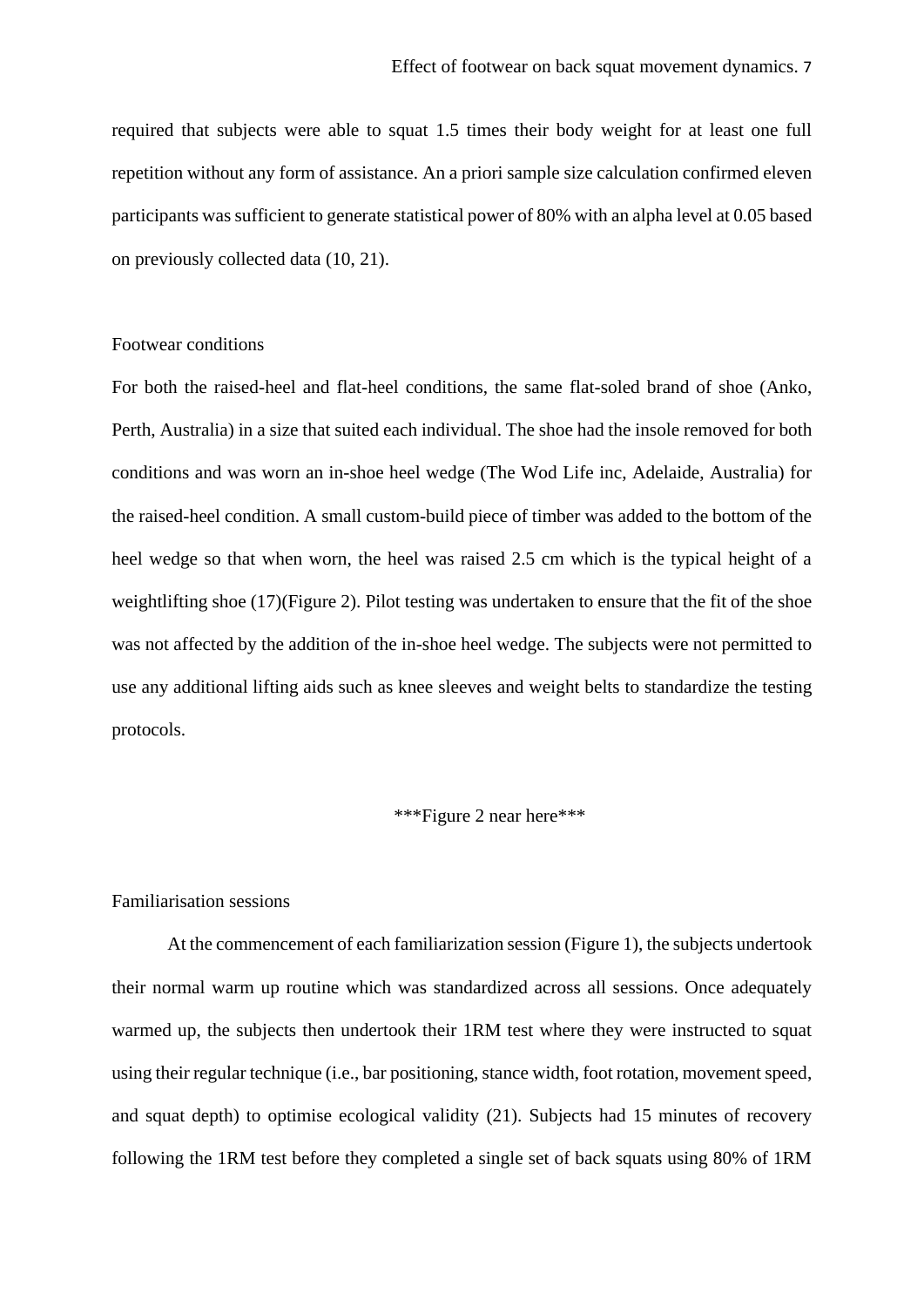for as many as repetitions as possible (AMRAP). Subjects were again instructed to use their regular technique. The AMRAP test was terminated when a subject reached concentric failure.

#### Experimental sessions

Once the familiarization sessions were complete, two experimental sessions were undertaken (one for each shoe condition; Figure 1). Within these sessions, the subjects performed three AMRAPs with the same load that was used in their familiarization AMRAPs. Two minutes of rest was given between each AMRAP test, which aligns with the length of recovery given in other studies that have examined squatting during exercise-induced stress (2, 20). Within the data collection sessions, subjects had retroreflective markers positioned on the lumbar and lower body anatomical landmarks (1, 5, 6, 23). Marker positions were identical to those described previously by Brice and colleagues (2). Marker locations were used to define eight rigid segments being lumbar, pelvis, left and right thighs, left and right shanks, and left and right feet. Markers were also located on either end of the barbell. All marker locations were tracked using 10 infra-red Vicon MX-T40S cameras (Oxford Metrics, Oxford, UK) sampling at 250 Hz. Two force plates sampling at 1000 Hz (AMTI, Watertown, US) were used to collect the ground reaction force data acting on each foot. Force and marker data were collected within Vicon Nexus v2.6 (Oxford Metrics, Oxford. UK).

#### Data Processing and Analysis.

Marker trajectory and analogue force plate data were post-processed within Vicon Nexus using the filter methods described previously by Brice and colleagues (2). A standard inverse dynamics approach was used to calculate joint kinetics (1, 5, 6). Data from the second repetition of the first AMRAP test  $(T_{second})$  was compared with the last repetition of the third and final AMRAP test ( $T_{final}$ ). These two time points were indicative of the extreme ends of the fatigue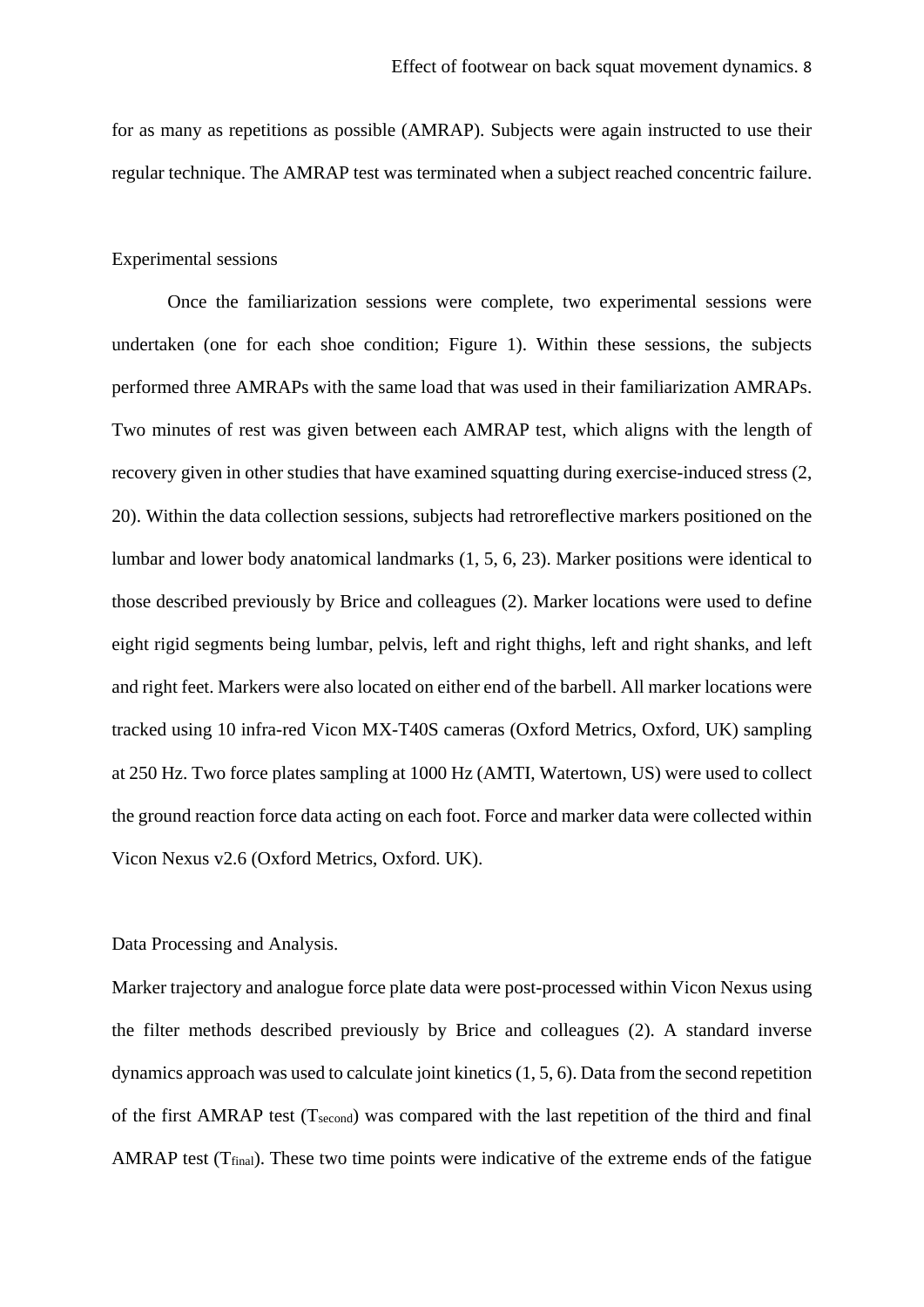continuum and comparison between these two points would allow us to identify if changes resulted from squatting to volitional exhaustion. T<sub>second</sub> was treated as the non-exhausted state, or baseline, and was chosen over the first repetition as the motion in the first repetition can be unstable  $(12)$ . T<sub>final</sub> was the repetition immediately prior to the subject failing to lift the load.

Ankle, knee, hip, and lumbo-pelvic sagittal plane dynamics were examined (see Figure 1 for list of all variables). All moment and power data were normalised for system load (12) and data for each leg were averaged. Joint moments were examined to assess how joint loading changed. Power and angular velocity were examined to assess how the work contributions changed. To further assess for ROM and speed of movement changes, barbell displacement in all three planes was determined along with average vertical barbell speed during the concentric phase.

#### Statistical Analyses

The Kruskal-Wallis test indicated that the dependent measures were departed from the norm, and thus, the measure of central tendency and dispersion of each dependent variable was reported as median and interquartile ranges. Therefore, all analyses were treated with a nonparametric approach. All dependent variables were compared using paired Wilcoxon signedrank tests. The absolute differences between the outcome measures were compared between Tsecond and Tfinal within the flat-heel and raised-heel conditions, and between the flat-heel and raised-heel conditions at Tsecond and Tfinal. The percentage difference between Tsecond and Tfinal for each outcome measure (%Diff) was also computed for each shoe condition. The %Diff for the two shoe conditions were then compared to further investigate what degree of change resulted when the two types of footwear were worn. These comparisons were undertaken to identify if there were significant differences in the variables elicited by volitional exhaustion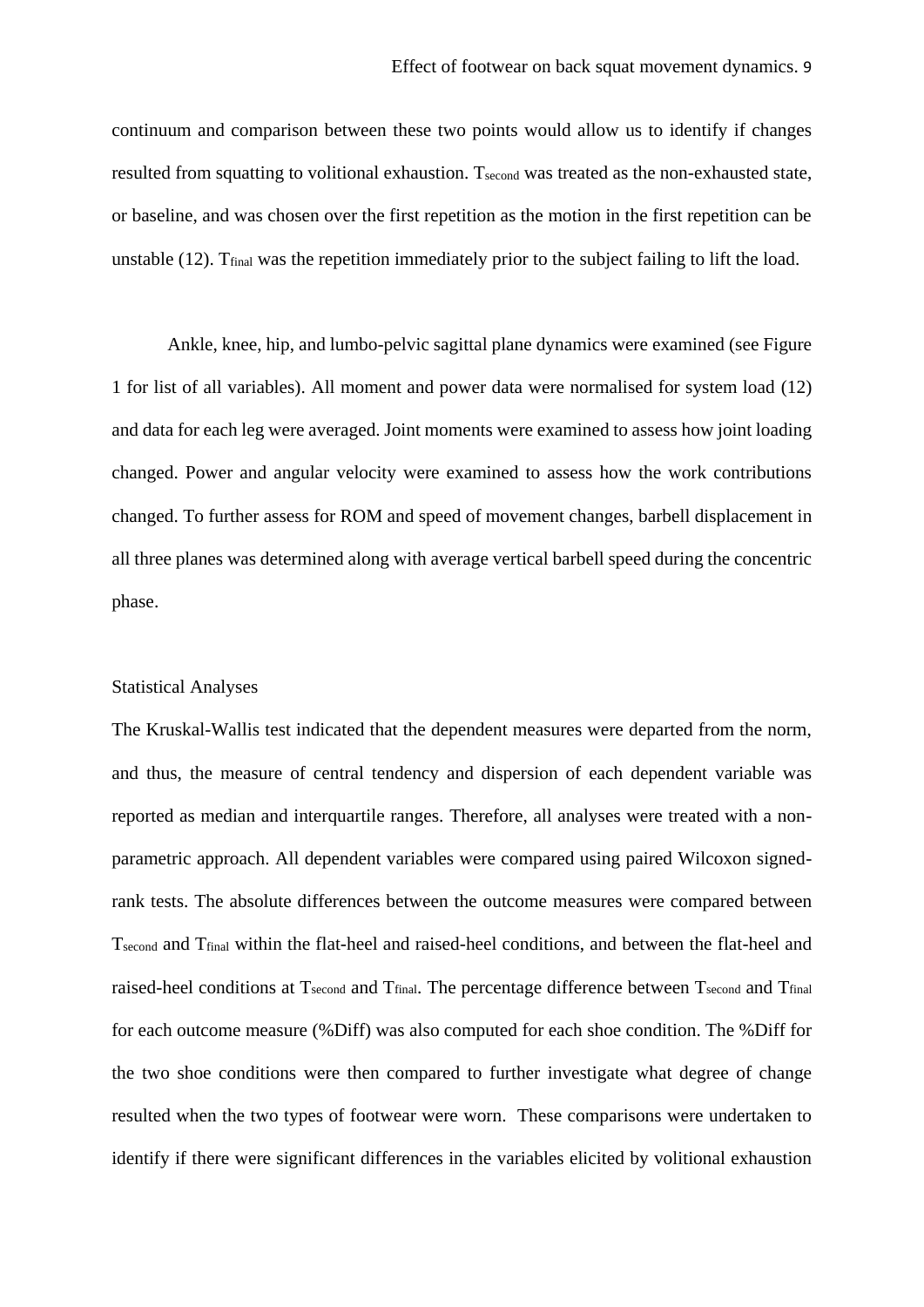for the two conditions, and to assess if there were differences between the shoe conditions. To determine the magnitude of differences, effect sizes (r) were computed using the method described by Rosenthal (16):

$$
r = \frac{Z}{\sqrt{N}}
$$

where Z is the z-score and N is the number of observations. The effect sizes were classified as trivial (<0.10), small (0.10 – 0.29), moderate (0.30 – 0.49), and large ( $>0.50$ ) (4). All statistical analyses were carried out in SPSS v22 (IBM Corp., Armonk, USA), with the alpha level set at 0.05.

#### RESULTS

When squatting with a raised-heel to volitional exhaustion, there was a significant increase between T<sub>second</sub> and T<sub>final</sub> in the mean joint moment observed at the ankle with a large effect being detected ( $p = 0.01$ ;  $r = 0.60$ ; Table 1). There were no significant differences at the other joints examined for the raised-heel condition ( $p > 0.05$ ; Table 1). This was in contrast to the flat-heel condition, where there were increases in mean moments between Tsecond and Tfinal at the hip ( $p = 0.01$ ;  $r = 0.58$ ; Table 2) and lumbo-pelvis ( $p = 0.01$ ;  $r = 0.60$ ; Table 2), and a decrease at the knee ( $p = 0.02$ ;  $r = 0.51$ ; Table 2), all with large effect sizes being detected. There were no significant differences in mean moments between the two shoe conditions at T<sub>second</sub> or T<sub>final</sub> ( $p > 0.05$ ; Table 3). Regarding mean moments during the concentric phase, there were no significant changes elicited by volitional exhaustion when squatting with a raised-heel  $(p > 0.05$ ; Table 1), while a number of changes were evident when a flat-heel was used. The flat-heel condition exhibited significant increases between Tsecond and T<sub>final</sub> in mean concentric moments at the hip where a large effect was detected ( $p = 0.02$ ;  $r = 0.80$ ; Table 2), and lumbopelvis where a moderate effect was detected ( $p = 0.05$ ;  $r = 0.45$ ; Table 2). No significant differences were identified in mean concentric moments between the two shoe conditions at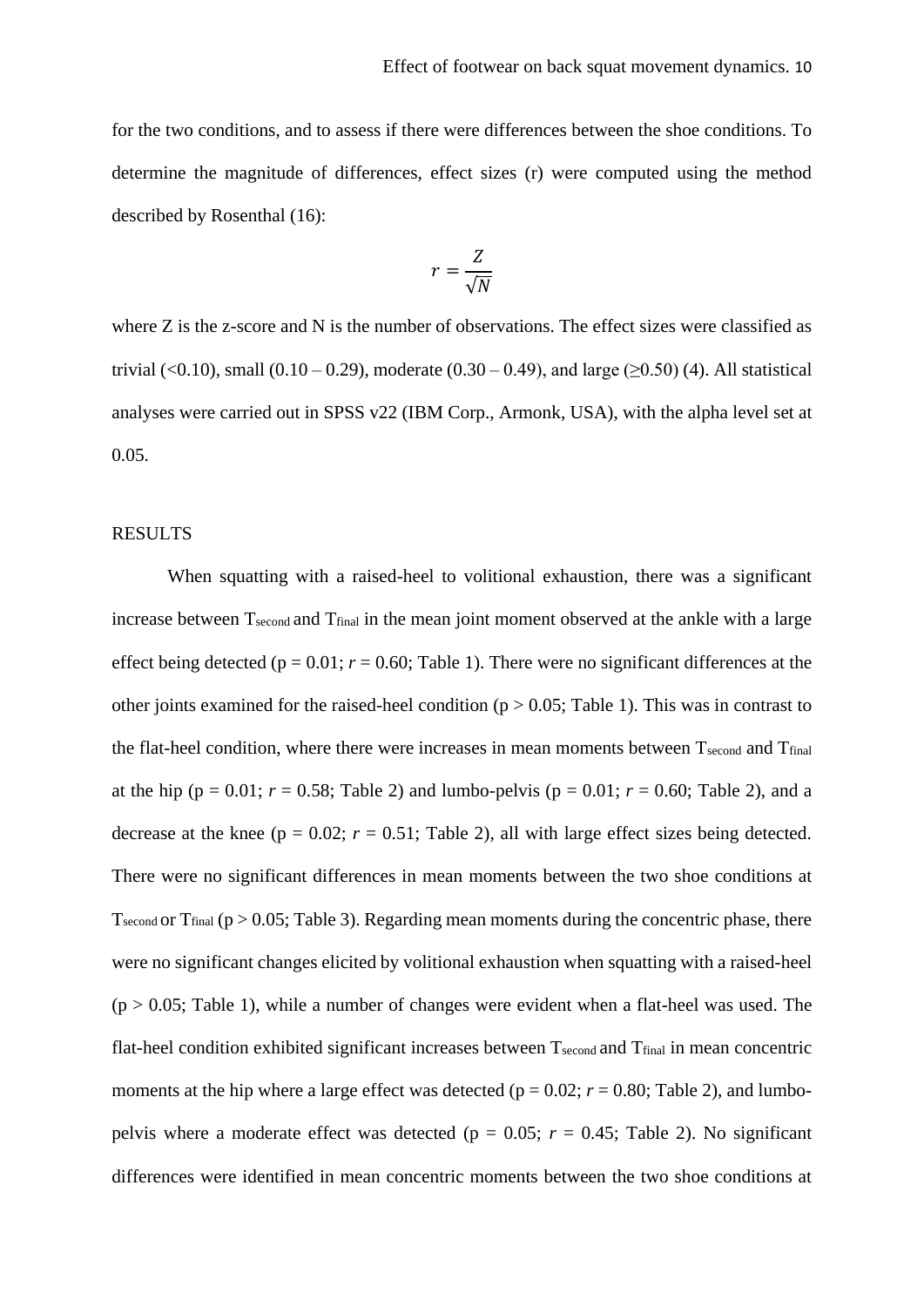any time point for any joint ( $p > 0.05$ ; Table 3).

With respect to the mean work rates during the concentric phase, significant decreases in power output were observed at the hip, knee, and ankle for the raised-heel condition from T<sub>second</sub> and T<sub>final</sub> with large effects detected for all three joints ( $p = 0.01$  for all;  $r = 0.56 - 0.63$ ; Table 1). However, decreases were only evident at the hip and knee when a flat-heel shoe was used with large effects detected for both ( $p = 0.01$  for both;  $r = 0.63$  for both; Table 2). When compared between conditions, the work rates at the knee at Tfinal were significantly greater for the flat-heel condition ( $p = 0.04$ ;  $r = 0.47$ ; Table 3). No differences in work rates at the other joints were evident between the shoe conditions ( $p > 0.05$ ; Table 3).

Significant decreases in mean angular velocity between  $T_{second}$  and  $T_{final}$  were observed at the hip, knee, and ankle for both shoe conditions ( $p < 0.001 - p = 0.05$ ;  $r = 0.44 - 0.66$ ; Tables 1 and 2). When the two shoe conditions were compared, the angular velocity at the knee and hip was significantly larger at T<sub>final</sub> when a flat-heel was used ( $p = 0.03$  and  $p = 0.04$ ) respectively;  $r = 0.50$  and  $r = 0.44$  respectively; Table 3).

When a raised-heel was worn, there were no significant differences in the joint ROM between T<sub>second</sub> and T<sub>final</sub> at the lumbo-pelvis, knee, or ankle ( $p > 0.05$ ; Table 1), while at the hip, there was a significant decrease with a large effect observed ( $p = 0.02$ ;  $r = 0.51$ ; Table 1). There were no differences in the joint ROM when a flat-heel was used between Tsecond and Tfinal  $(p > 0.05$ ; Table 2). When the shoe conditions were compared, no differences in joint ROM were evident at  $T_{second}$  and  $T_{final}$  (p > 0.05; Table 3). There were no significant differences in barbell displacement between  $T_{second}$  and  $T_{final}$  for either shoe condition (p > 0.05; Table 4). However, there were significant reductions between Tsecond and Tfinal in the mean barbell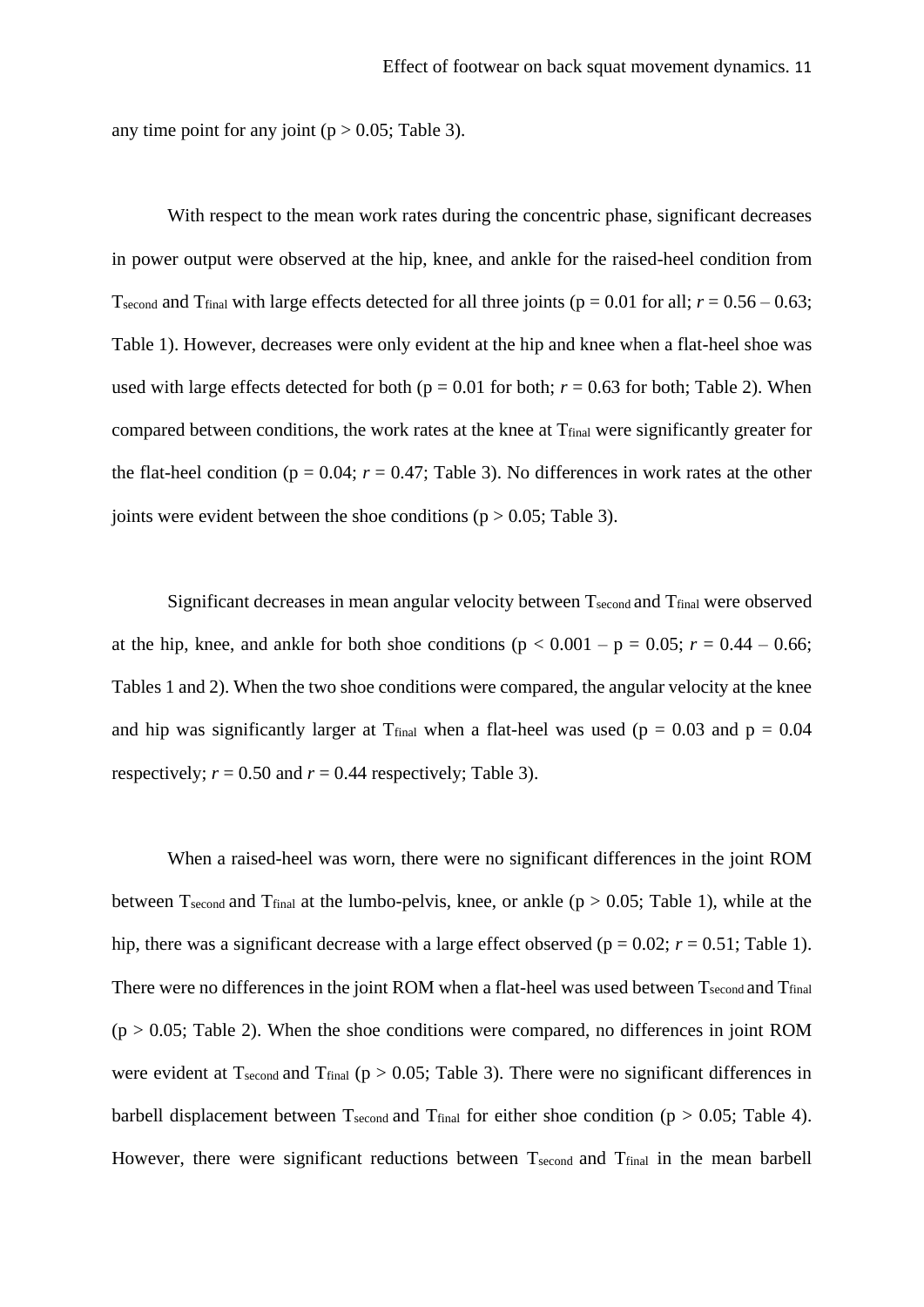velocity during the concentric phase for both footwear conditions, with large effects detected for both ( $p = 0.00$  and  $p = 0.01$  for raised-heel and flat-heel respectively;  $r = 0.66$  and  $r = 0.63$ for raised-heel and flat-heel respectively; Table 4). When the velocities of the shoe conditions were compared, there were no significant differences in movement velocity detected at  $T_{second}$ and T<sub>final</sub> ( $p > 0.05$ ; Table 5). While shoe conditions had no impact on movement velocity ( $p >$ 0.05; Table 4), the vertical, antero-posterior, and medio-lateral displacements were larger when the raised-heel was worn at both Tsecond and T<sub>final</sub> ( $p = 0.00 - 0.05$ ;  $r = 0.44 - 0.66$ ; Table 5).

When the degree of change between the shoe conditions was assessed by comparing %Diff for the two shoe conditions, there were significant differences in concentric angular velocity at the hip and knee. No other significant differences were observed ( $p > 0.05$ ; Table 3 and 5). The angular velocity %Diff for the raised-heel at both the hip and knee was significantly larger than the %Diff for the flat-heel ( $p = 0.04$  and  $p = 0.05$  for the hip and knee respectively,  $r = 0.46$  and  $r = 0.44$  for the hip and knee respectively; Table 3).

> \*\*\*\*Table 1 near here\*\*\*\* \*\*\*\*Table 2 near here\*\*\*\* \*\*\*\*Table 3 near here\*\*\*\* \*\*\*\*Table 4 near here\*\*\*\* \*\*\*\*Table 5 near here\*\*\*\*

#### DISCUSSION

The first aim of this study was to examine how movement dynamics of experienced lifters changed while performing back squats to volitional exhaustion for multiple sets when wearing raised-heel and flat-heel footwear. The second aim was to examine if the changes to dynamics as a result of volitional exhaustion were significantly different for the two shoe conditions.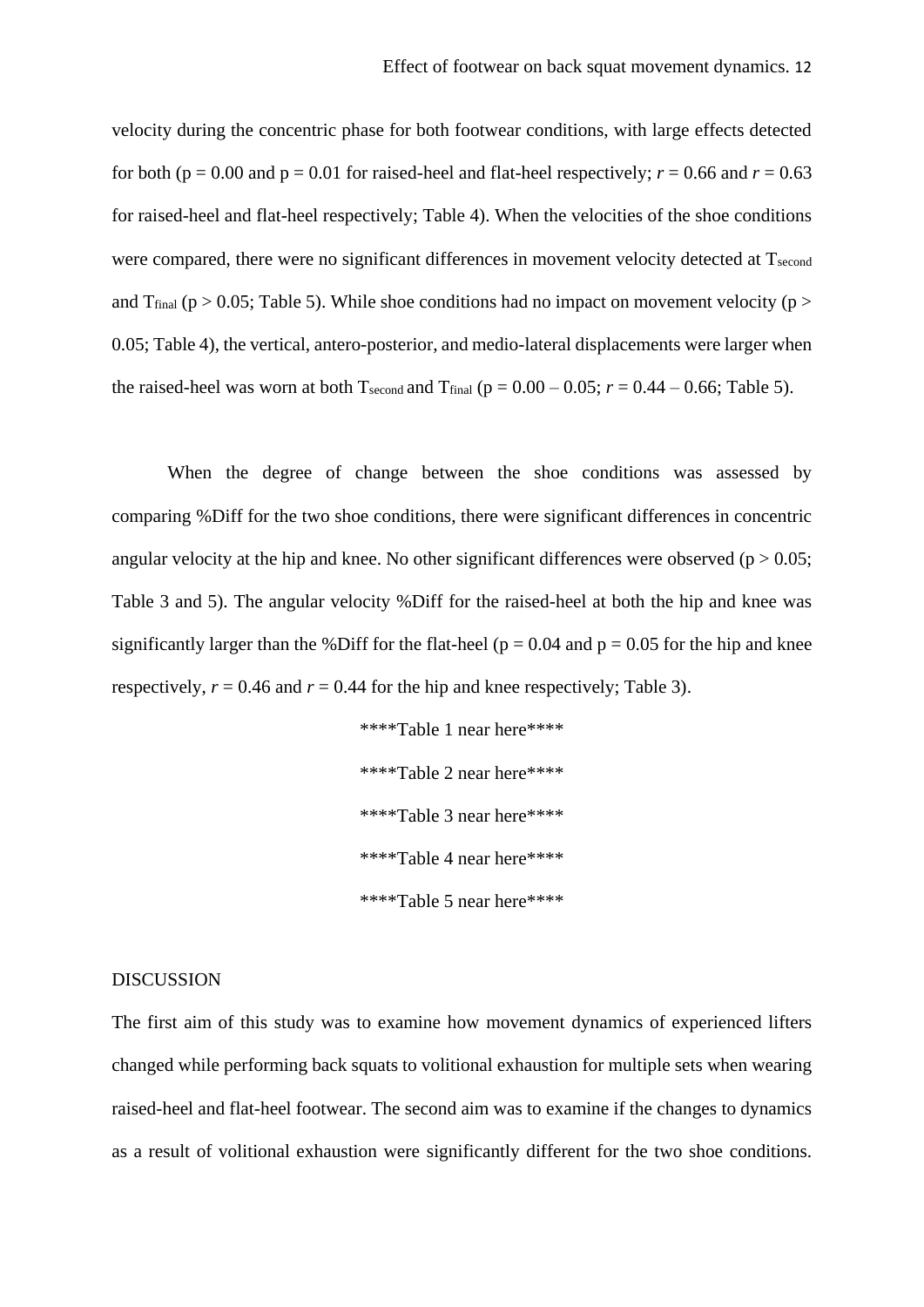According to our results, performing back squats to exhaustion perturbed several lower body and trunk mechanics during both footwear conditions. Furthermore, the changes induced by volitional exhaustion varied between the footwear conditions. For the raised-heel condition, mean moment increased at the ankle, mean concentric power and angular velocity decreased at all joints, and hip ROM decreased. For the flat-heel condition, mean moment increased at the hip and lumbo-pelvis and decreased at the knee, mean concentric power decreased at the hip and knee, and mean concentric angular velocity decreased at all joints. Despite there being differences in how the movements perturbed, between shoe comparisons revealed there were minimal differences between the footwear types and neither type increased joint loading or improved joint ROM.

When examining mean moments at the ankle, knee, hip, and lumbo-pelvis, the mean moment significantly increased at the ankle with volitional exhaustion when the raised-heel was worn. Alternatively, the mean moment increased at the hip and lumbo-pelvis, and decreased at the knee during the flat-heel condition. This finding for the flat-heel condition aligns with what we have previously reported (2) and indicates that compensatory changes may be taking place as the knee musculature is physically stressed. Thus, the way in which the squat dynamics changed with exhaustion appears to differ based on the type of footwear. Despite this, when the mean moments were compared between the two shoe conditions, there were no significant differences at  $T_{second}$  and  $T_{final}$ , or in the degree of change between  $T_{second}$  and  $T_{final}$ (i.e. comparison of %Diff data).

Mean moment is a measure of joint loading and the lack of difference in the mean moments of the shoe conditions suggests that neither footwear has an advantage when it comes to reducing loading. If joint loading is reduced then stress to the structures within the joint will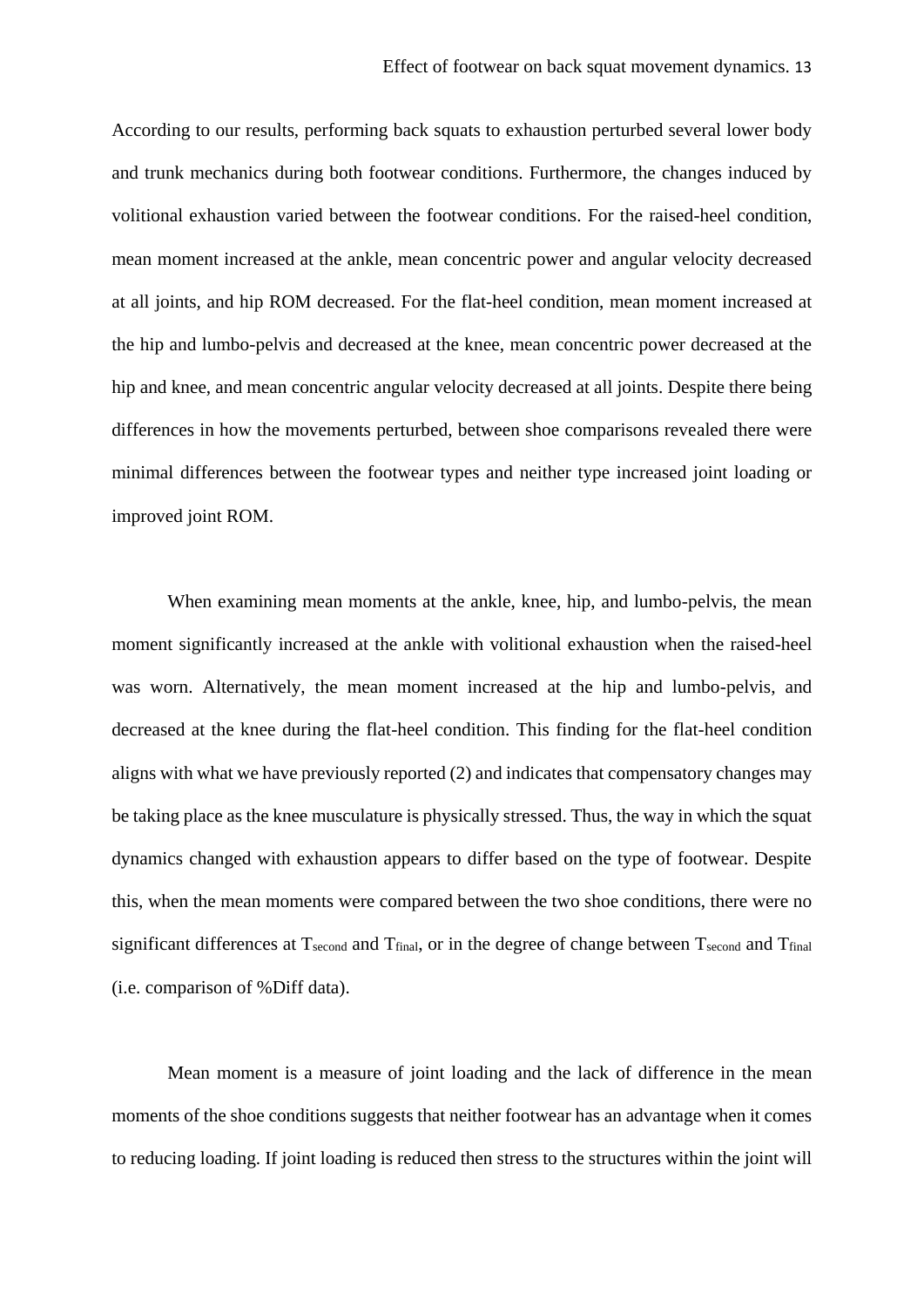be less which may lower the risk of acquiring an injury (2, 22, 24). It has been suggested that using a raised-heel may assist in reducing injury, particularly in the lower back region (17). However, our findings suggest this may not be the case as there were no differences in joint loading and more work is needed to investigate further whether a raised-heel does in fact reduce injury risk. To our knowledge, previous studies have only focused on examining how footwear affects moments when squatting in a non-fatigued state and the findings of these studies conflict with what we observed here. Legg and colleagues (12) observed that moments at the ankle were significantly larger when experienced lifters wore weightlifting shoes, compared with when they wore an athletic shoe. While we did observe that the raised-heel ankle mean moment was larger than the flat-heel at  $T_{second}$  (%Diff = 11.83%; p > 0.05, r = 0.125), there were no significant differences. The findings of our study also conflict with those of Southwell and colleagues (21), who observed that using a raised-heel resulted in an increase in knee moment and a decrease in hip moment. We observed no significant differences in mean moments at the knee or hip at T<sub>second</sub>, suggesting that these measures were comparable between flat-heel and raised-heel conditions prior to exercise-induced stress. In both aforementioned studies, subjects were able to wear their own footwear and differences in the makes and models may have resulted in a different loading pattern due to varying heel heights and levels of stability (21). It is also possible that the differences between our findings and Legg and colleagues' (12) may be due to the fact that we did not standardize squat depth. However, this does not explain the differences between our findings and Southwell and colleagues' (21) as they too did not standardize squat depth.

There was very little impact on the joint ROM when squatting to volitional exhaustion. There were no significant differences in ROM between Tsecond and Tfinal within the flat-heel condition, while for the raised-heel, there was a decrease in the hip ROM between Tsecond and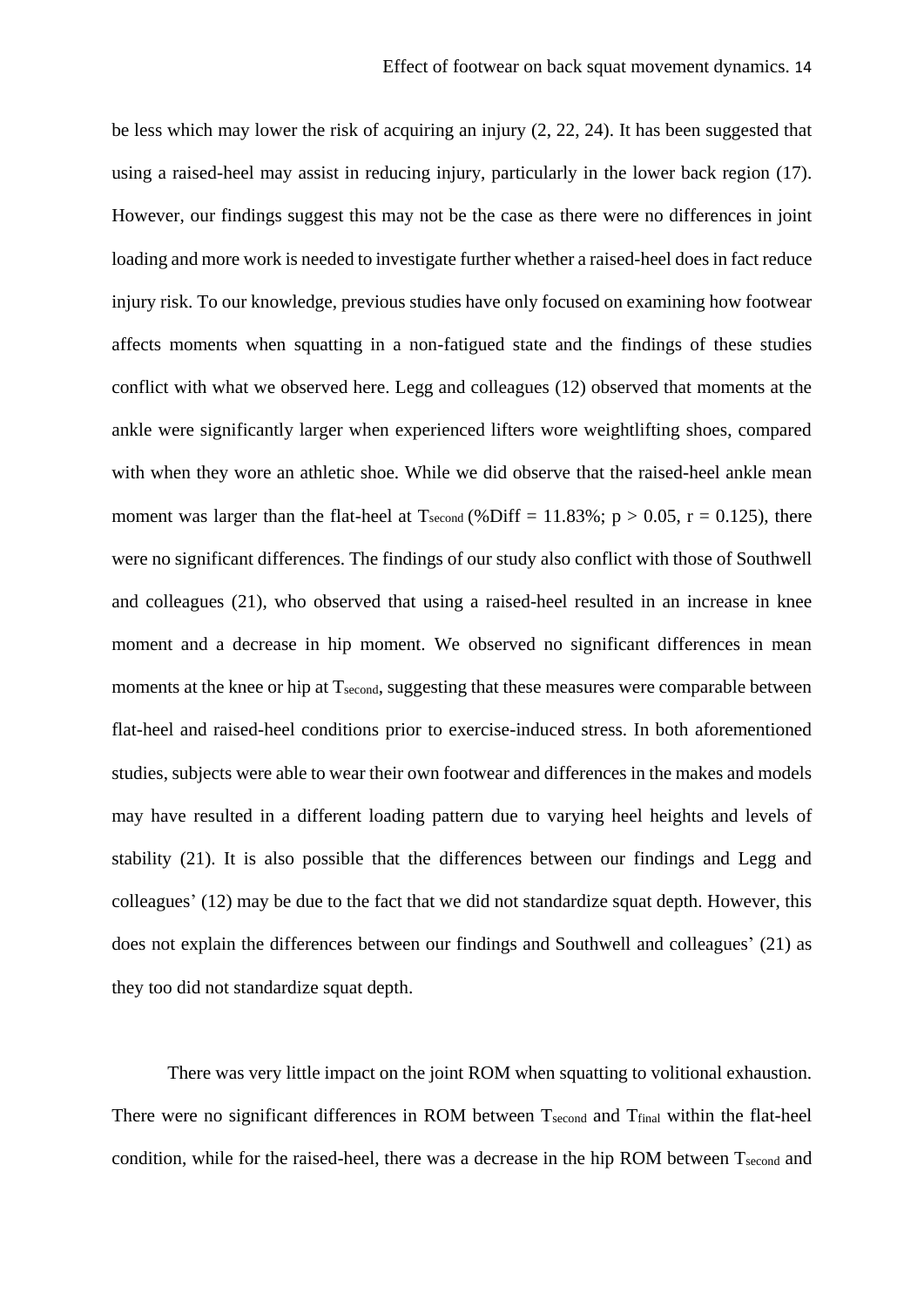Tfinal. This finding for hip ROM aligns with the work of Hooper and colleagues (10), who also examined fatigue effects on squatting and suggested that the reductions in ROM are not unexpected given that a deeper squat requires a larger amount of muscle force to ascend and as a subject fatigues, their ability to generate adequate force may be altered. Despite there being a difference in how joint ROM changed with volitional exhaustion for the two shoe conditions, there were no significant differences in the magnitudes of the ROM for the two shoe conditions at Tsecond and Tfinal, or in %Diff which suggests that footwear type did not significantly alter the movement. Results of previous studies that compared lower limb and lumbo-pelvic ROM for different footwear conditions are varied. For example, Southwell and colleagues (21) found that when raised-heel footwear was worn while squatting with a load of 80% of 1RM, the ROM at the knee was greater and ROM at the ankle and hip was reduced. As has already been discussed, Southwell and colleagues (21) allowed their subjects to use their own makes and models of shoes and noted that there may have been differences in the heel heights and arch supports. Not standardizing their footwear, may explain the discrepancy between findings. One study that standardized footwear was that of Sinclair and colleagues (19), who examined a skilled group of lifters performing with a load of 70% of 1RM. In their study, there were no significant differences in ROM at any joint when a raised-heel was compared with a barefoot inspired shoe. This aligns with our findings and supports the suggestion that there are no differences in joint ROM between the two footwear conditions. This conflicts with what many believe is a key benefit of using a raised-heel during squats. It is commonly believed that using a raised heel results in a reduction in trunk and lumbo-pelvic flexion (12, 17). Our findings supports the growing amount of evidence that conflicts with this (11, 19, 21, 25). However, it should be noted that rasied-heel footwear may have other benefits that were not examined in this study or the studies of others.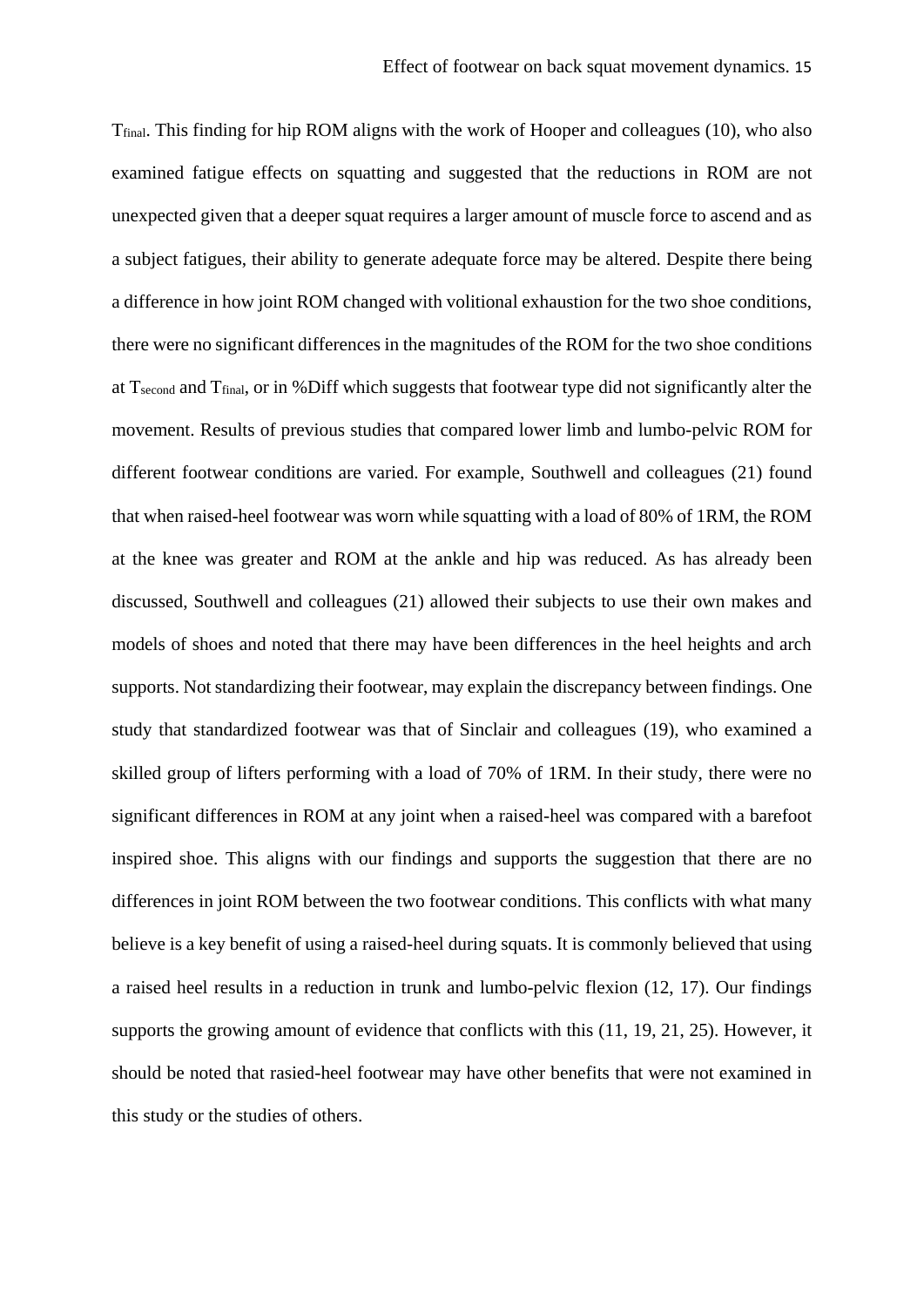Despite there being a significant reduction in hip ROM between Tsecond and Tfinal when the raised-heel was used, this did not translate to a significant decrease in the vertical barbell displacement. This may be due to the slight increases in ROM at both the knee and hip which may have compensated for the reduction at the hip. There were also no significant changes in vertical barbell displacement for the flat-heel condition, or anterior-posterior and medio-lateral displacement between T<sub>second</sub> and T<sub>final</sub> for both shoe conditions. When the footwear conditions were compared, there were a number of differences in the barbell motion. At both Tsecond and Tfinal, anterior-posterior and medio-lateral motions were greater when the raised-heel was worn as was the vertical displacement at T<sub>final</sub>. Our findings suggest that the flat-heel provided a more stable base as there were less anterior-posterior and medio-lateral displacements, which aligns with what others have suggested and observed for flat-heel or barefoot inspired footwear (18). This finding should be considered if a lifter appears to have stability issues when performing barbell squats, especially when moderate-heavy loads are being used. The larger amount of antero-posterior barbell displacement when the raised-heel was used, particularly at T<sub>final</sub>, may explain why there was an increase in the mean ankle moment at  $T_{final}$  when the raised-heel was worn. It is possible that as the lifters fatigued, they were required to counter the larger amount of anterior-posterior motion through greater contraction of the plantar flexors, which others suggest can assist with resisting anterior barbell displacement (28).

Although there were no significant changes in barbell ROM between  $T_{second}$  and  $T_{final}$ , there was a significant reduction in the barbell's vertical movement speed during the concentric phase for both shoe conditions. Not surprisingly, the reduction in barbell movement speed was coupled with a number of significant reductions in lower limb joint angular velocities. For both shoe conditions, mean concentric angular velocity at the hip, knee, and ankle were significantly slower at Tfinal, which has previously been observed when multiple back-to-back sets of barbell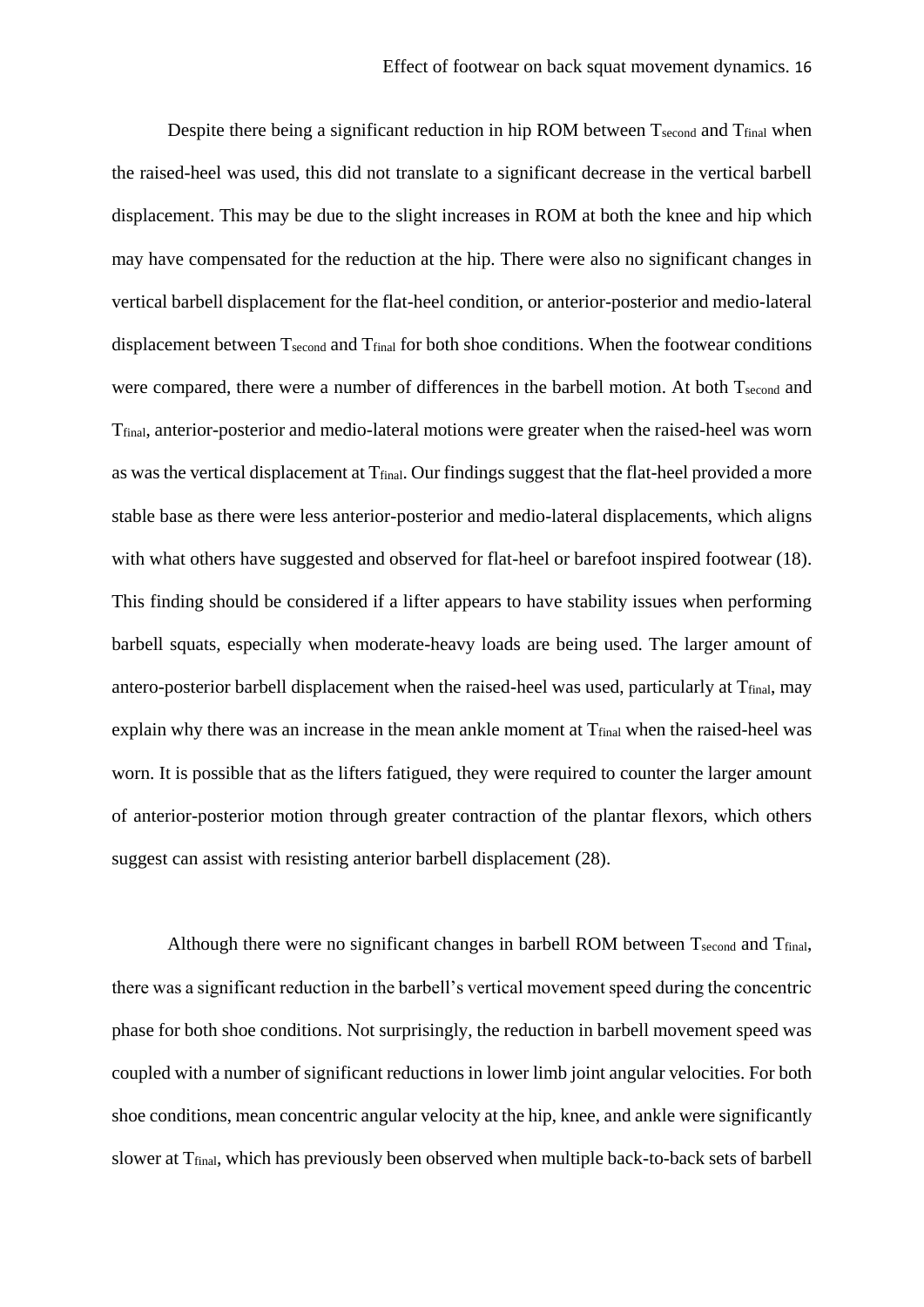back squats were performed (2, 20). Considering differences in movement speed between the shoe conditions, previous work has suggested that while a flat-heel shoe may aid with stability, it can impact on performance measures such as velocity (18). This was not the case for barbell velocity in our study, as there were no significant differences in barbell velocity between the shoe conditions. Conversely, footwear type did impact on lower limb mean concentric joint angular velocity. When the raised-heel was worn, concentric angular velocities at both the hip and knee was significantly slower at T<sub>final</sub> and the relative decrease in angular velocities between T<sub>second</sub> and T<sub>final</sub> (%Diff) were greater. This indicates that, while there were differences in the lower limb movement speed between the shoe conditions, this did not translate to a difference in barbell movement speed. The discrepancy may be due to some other type of compensatory change taking place at a site in the body that was not examined in this study. These findings may be of interest to those who participate in sports like CrossFit<sup>TM</sup>, where activity is timed and performance of fast repetitions is beneficial. Footwear may not be as crucial with explosive strength training, as overall barbell movement speed under a moderateheavy load appears to not be impacted by footwear.

When squatting with a raised-heel, power output decreased between Tsecond and Tfinal at all three lower limb joints. When squatting with a flat-heel, power output decreased between Tsecond and Tfinal at the hip and knee, which aligns with what we have previously reported for a flat-heel shoe condition (2). When the shoe conditions were compared, we found that concentric power output at the knee was significantly less at T<sub>final</sub> during the raised-heel condition. This could partly be explained by the significantly slower mean knee angular velocity at Tfinal when the raised-heel was worn, since power output is the product of the joint's angular velocity and moment (26). To the authors' knowledge, no previous work has examined joint level power output for different shoe conditions while squatting. The one study that did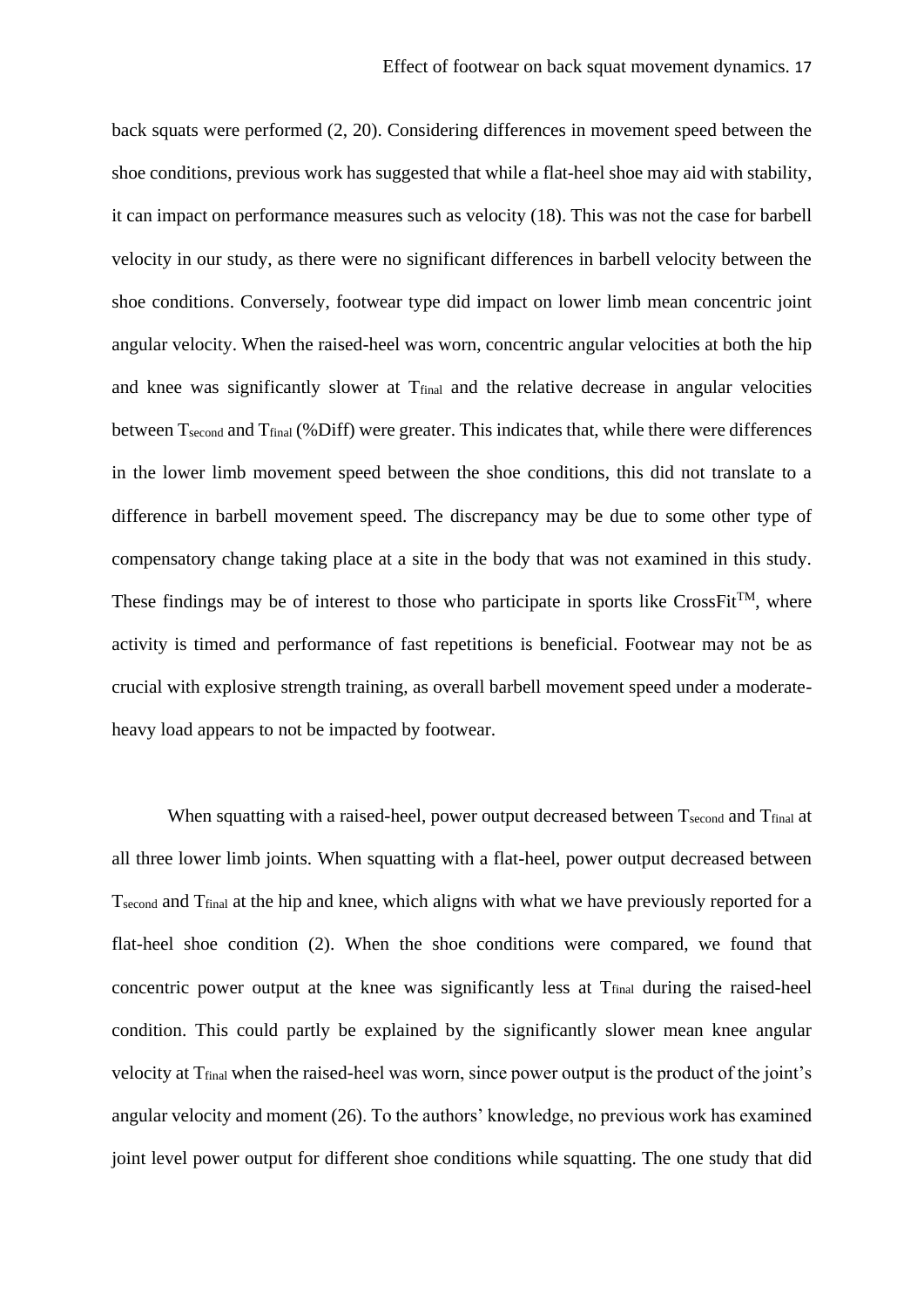have a power measure examined centre of mass power (18), and the findings of that study conflict with what we observed here. Shorter and colleagues (18) found that centre of mass power is reduced when barefoot inspired footwear are used during back squats, while our observations suggest that it was the raised-heel that resulted in lower power output at the knee. However, it should be noted that Shorter and colleagues (18) compared barefoot inspired footwear with an athletic shoe, with performance of partial squats in a non-fatigued state, which could explain the difference in findings.

The final measure to consider was the mean moments during the concentric phase at the ankle, knee, hip, and lumbo-pelvis. When the raised-heel was worn, there were no significant differences in mean concentric moments between T<sub>second</sub> and T<sub>final</sub>. However, when the flat-heel was used there were significant increases in both the hip and lumbo-pelvic mean concentric moments which aligns with previous findings (2). Although squat mechanics changed with volitional exhaustion, when the two shoe conditions were compared, the magnitudes of the moments were not significantly different. This further supports our conclusion that neither type of footwear gave the wearer an advantage.

There were a number of limiting factors that should be considered within this study. Firstly, we only examined two shoe conditions, even though athletics footwear is another common type of footwear worn while strength training. Therefore, future work should consider examining what changes volitional exhaustion elicits when athletic footwear is worn. It is important to note that, while only two types of footwear were examined, the shoe conditions were standardized, which is a strength of our study. Despite this, it could be argued that standardizing footwear may have impacted ecological validity as the footwear may have felt unfamiliar and resulted in the subjects performing differently. We attempted to minimize this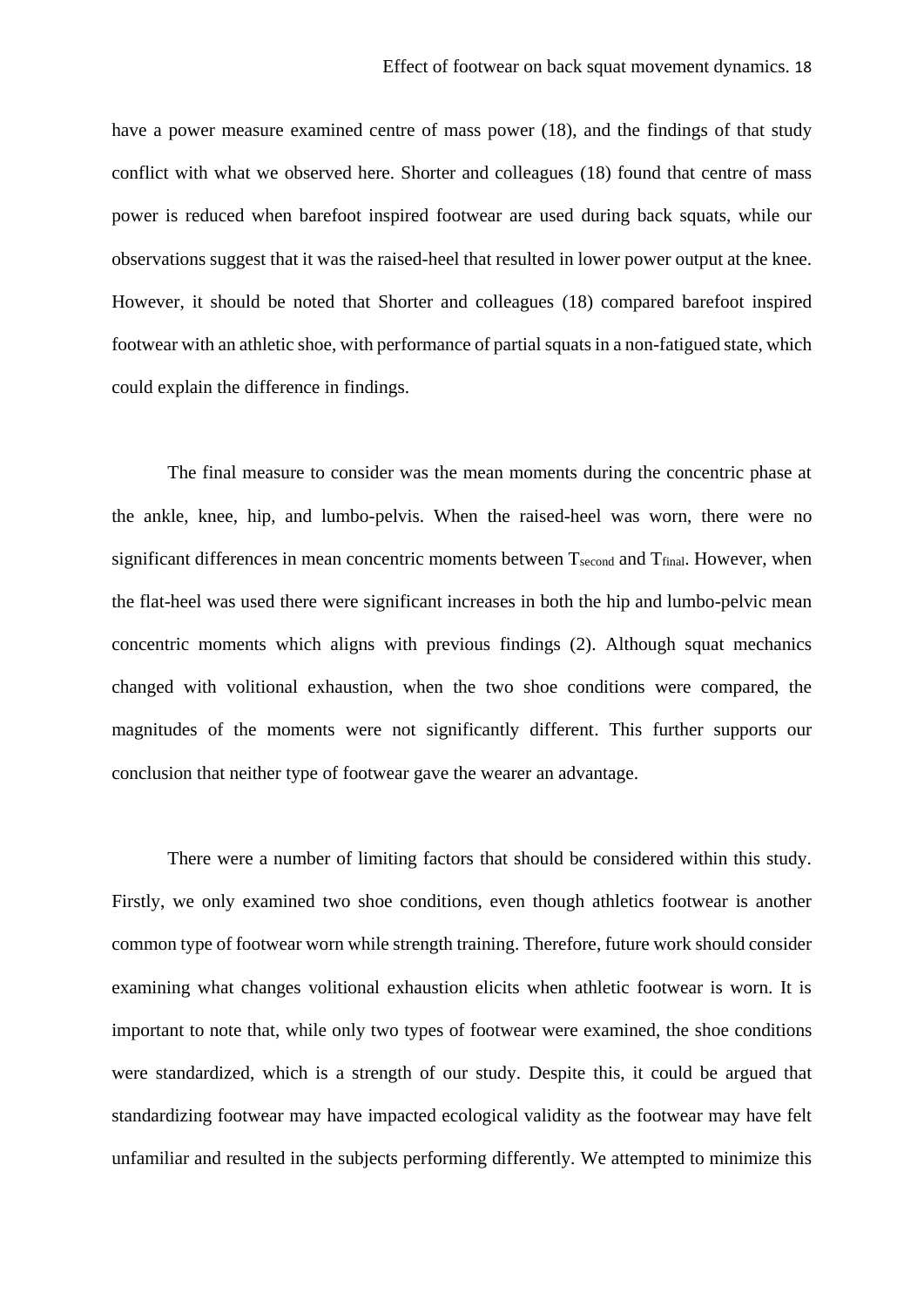by including familiarization sessions. A second limiting factor was that only one load was used, and future work should consider examining if similar changes in dynamics occur when other loads are used. A third limiting factor was that we instructed our subjects to use their regular squatting technique and did not standardize squat depth, foot positioning, or movement speed. We chose to do this to enhance ecological validity and replicate real-world training practices. A fourth limiting factor was our sample size, although our a priori power analysis indicated that 11 was a sufficient sample size. Finally, only skilled male lifters were examined, which may limit transferability of our findings to females lifters, lesser-skilled lifters, recreational lifters, or beginners. Nonetheless, our strict inclusion criteria optimised homogeneity of our sample, a novelty of our study, which makes our findings highly applicable to competitive athletes and practitioners alike.

### PRACTICAL APPLICATIONS

The findings of our study revealed that when skilled lifters perform barbell back squats to volitional exhaustion using 80% of their 1RM, the way their movement altered when they became fatigued differed depending on whether they wore raised-heel and flat-heel footwear. Despite this observation, between shoe comparisons showed that although there may have been differences in how the movements perturbed, there were no significant differences in the joint moments or joint ROM. The comparable joint moments, an indicator of joint loading, suggests that footwear type is not crucial for skilled lifters when a reduction in joint loading sought. The comparable joint ROM and barbell vertical ROM suggests that neither footwear type resulted in a greater squat depth. Significant differences were seen in lower-limb movement speed and power output where values were lower for the raised-heel. This did not translate to lower barbell vertical velocity which further supports the notion that footwear type does not impact on the performance of skilled lifters when they became exhausted. We did observe that when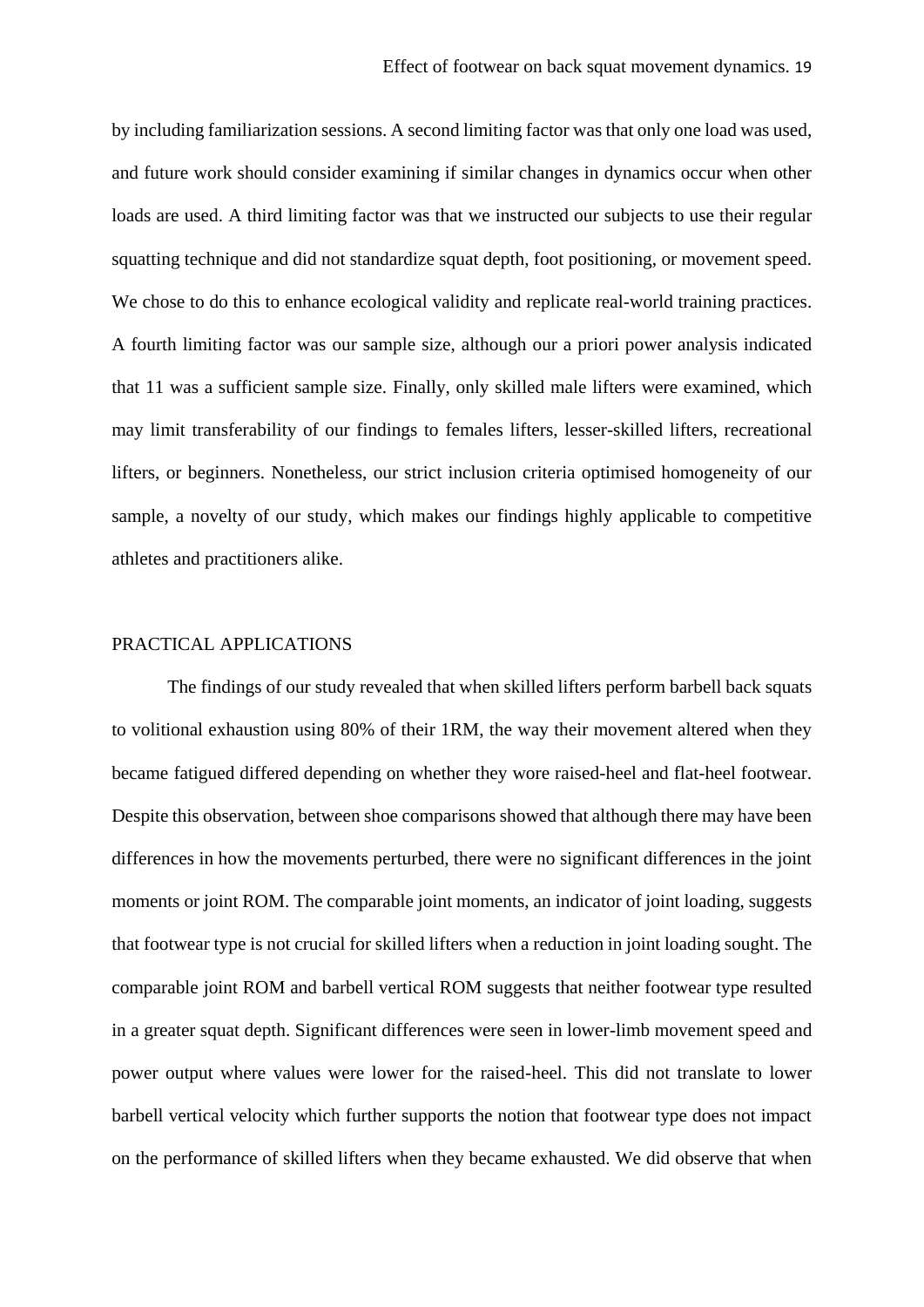a flat-heel was worn, this provided the lifters with a more stable base as there was less barbell movement in the anterior-posterior and medio-lateral directions. This finding should be noted for those who have stability issues. Flat-heel footwear should be used by these individuals, particularly when squatting under moderate-heavy loads or when working at or close to volitional exhaustion.

#### ACKNOWLEDGMENTS

The Authors wish to thank Liam Harland for his assistance with the data collection for this study.

#### REFERENCES

- 1. Besier, TF, Sturnieks, DL, Alderson, JA, and Lloyd, DG. Repeatability of gait data using a functional hip joint centre and a mean helical knee axis. *J Biomech* 36: 1159- 1168, 2003.
- 2. Brice, SM, Doma, K, Harland, L, and Spratford, W. Impact of performing heavy-loaded barbell back squats to volitional failure on lower limb and lumbo-pelvis mechanics in skilled lifters. *J Sports Sci* 38: 100-105, 2020.
- 3. Charlton, JM, Hammond, CA, Cochrane, CK, Hatfield, GL, and Hunt, MA. The efects of a heel wedge on hip, pelvis and trunk biomechanics during squatting in resistance trained individuals. *J Strength Cond Res* 31: 1678-1687, 2017.
- 4. Cohen, J. *Statistical power analysis for the behavioral sciences.* Hillsdale, NJ: Lawrence Erlbaum Associates, 1988.
- 5. Crewe, H, Campbell, A, Elliott, B, and Alderson, J. Kinetic sensitivity of a new lumbopelvic model to variation in segment parameter input. *J Appl Biomech* 29: 354-359, 2013.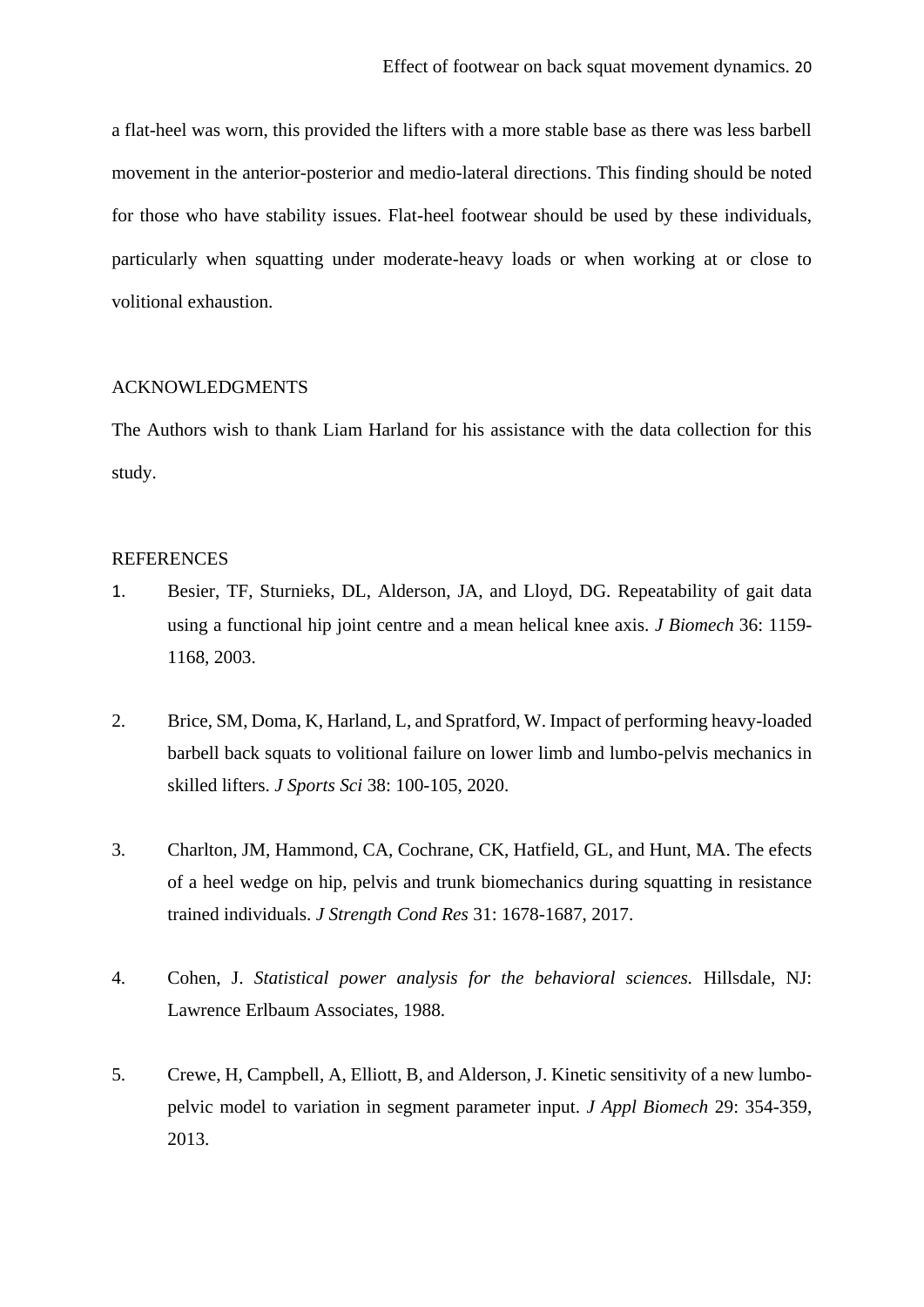- 6. Crewe, H, Campbell, A, Elliott, B, and Alderson, JA. Lumbo-pelvic biomechanics and quadratus lumborum asymmetry in cricket fast bowlers. *Med Sci Sports Exerc* 45: 778- 783, 2013.
- 7. Escamilla, RF. Knee biomechanics of the dynamic squat exercise. *Med Sci Sports Exerc* 33: 127-141, 2001.
- 8. Harman, E, and Frykman, P. The effects of knee wraps on weightlifting performance and injury. *Strength Cond J* 12: 30-35, 1990.
- 9. Hooper, DR, Szivak, TK, Comstock, BA, Dunn-Lewis, C, Apicella, JM, Kelly, NA, et al. Effects of fatigue from resistance training on barbell back squat biomechanics*. J Strength Cond Res* 28: 1127-1134, 2014.
- 10. Hooper, DR, Szivak, TK, DiStefano, LJ, Comstock, BA, Apicella, JM, Kelly, NA, et al. Effects of resistance training fatigue on joint biomechanics*. J Strength Cond Res* 27: 146-153, 2013.
- 11. Lee, S-P, Gillis, CB, Ibarra, JJ, Oldroyd, DF, and Zane, RS. Heel-raised foot posture does not affect trunk and lower extremity biomechanics during a barbell back squat in recreational weight lifters. *J Strength Cond Res* 33: 606-614, 2019.
- 12. Legg, HS, Glaister, M, Cleather, DJ, and Goodwin, JE. The effect of weightlifting shoes on the kinetics and kinematics of the back squat. *J Sports Sci* 35: 508-515, 2017.
- 13. Longpré, HS, Acker, SM, and Maly, MR. Muscle activation and knee biomechanics during squatting and lunging after lower extremity fatigue in healthy young women. *J Electromyogr Kinesiol* 25: 40-46, 2015.
- 14. Potvin, JRM, McGill, SMP, and Norman, RWP. Trunk muscle and lumbar ligament contributions to dynamic lifts with varying degrees of trunk flexion*. Spine* 16: 1099- 1107, 1991.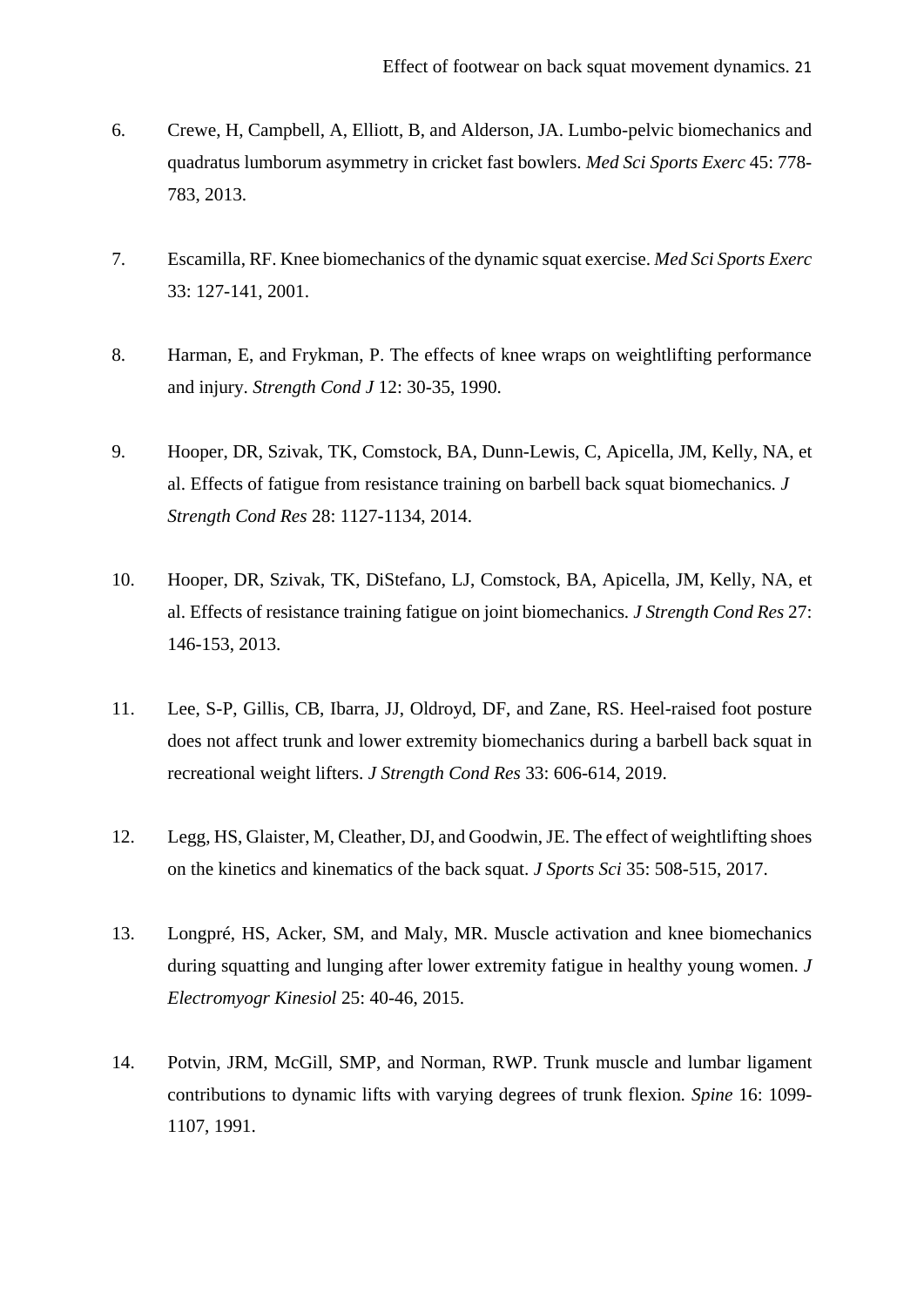- 15. Raeder, C, Wiewelhove, T, and Westphal-Martinez, MP, et al. Neuromuscular Fatigue and Physiological Responses After Five Dynamic Squat Exercise Protocols. *J Strength Cond Res* 30: 953-965, 2016.
- 16. Rosenthal, R. Parametric measures of effect size, In: *The handbook of research synthesis*. H Cooper, LV Hedges, eds*.* New York: Russell Sage Foundation, 1994, pp 231-244.
- 17. Sato, K, Fortenbaugh, D, and Hydock, DS. Kinematic changes using weightlifting shoes on barbell back squat. *J Strength Cond Res* 26: 28-33, 2012.
- 18. Shorter, K, Lake, J, Smith, N, and Lauder, M. Influence of the foot-floor interface on squatting performance. In: Proceedings of the 29th International Conference on Biomechanics in Sports. J. Paulo Vilas-Boas, Leandro Machado, Wangdo Kim, António P. Veloso, Francisco Alves, Ricardo J. Fernandes and F Conceicao, eds*.* Porto, Portugal, University of Konstanz, 2011, pp 385-388.
- 19. Sinclair, J, McCarthy, D, Bentley, I, and Hurst, HT, Atkins S. The influence of different footwear on 3-D kinematics and muscle activation during the barbell back squat in males. *Eur J Sport Sci* 15: 583-590, 2015.
- 20. Smilios, I, Häkkinen, K, and Tokmakidis, SP. Power output and electromyographic activity during and after a moderate load muscular endurance session. *J Strength Cond Res* 24: 2122-2131, 2010.
- 21. Southwell, DJ, Petersen, SA, Beach, TAC, and Graham, RB. The effects of squatting footwear on three-dimensional lower limb and spine kinetics. *J Electromyogr Kinesiol* 31: 111-118, 2016.
- 22. Vakos, JP, Nitz, AJ, Threlkeld, AJ, Shapiro, R, and Horn, T. Electromyographic activity of selected trunk and hip muscles during a squat lift: effect of varying the lumbar posture. *Spine* 19: 687-695, 1994.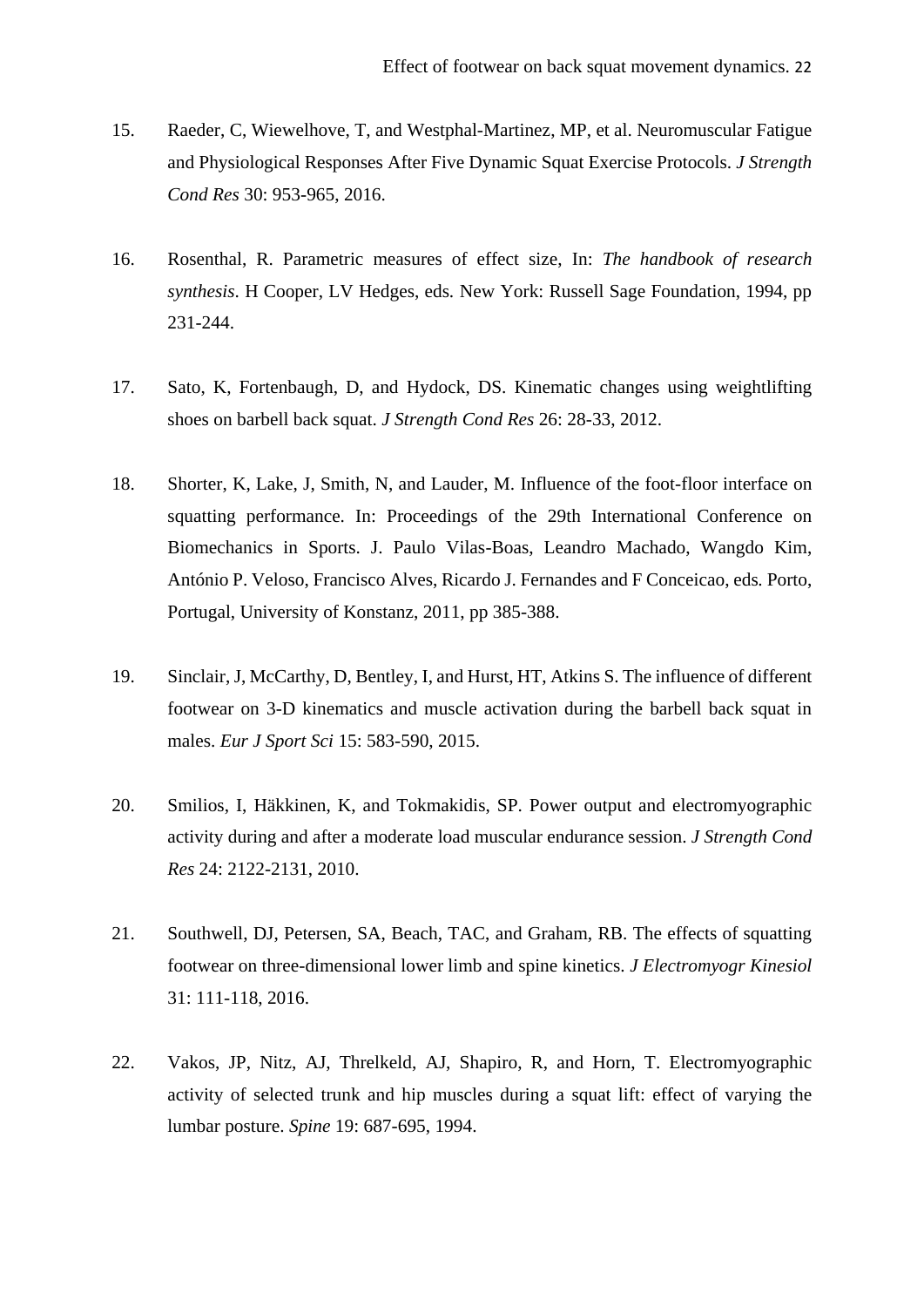- 23. Vu, V, Walker, A, Ball, N, and Spratford, W. Ankle restrictive firefighting boots alter the lumbar biomechanics during landing tasks. *Appl Ergon* 65: 123-129, 2017.
- 24. Webster, KE, Austin, DC, Feller, JA, Clark, RA, and McClelland, JA. Symmetry of squatting and the effect of fatigue following anterior cruciate ligament reconstruction. *Knee Surg Sports Traumatol Arthrosc* 23: 3208-3213, 2015.
- 25. Whitting, JW, Meir, RA, Crowley-McHattan, ZJ, and Holding, RC. Influence of footwear type on barbell back squat using 50, 70, and 90% of one repetition maximum: a biomechanical analysis. *J Strength Cond Res* 30: 1085-1092, 2016.
- 26. Winter, DA. *Biomechanics and motor control of human movement.* Hoboken: John Wiley & Sons, Inc., 2009.
- 27. Zink, AJ, Whiting, WC, Vincent, WJ, and McLaine, AJ. The effects of a weight belt on trunk and leg muscle activity and joint kinematics during the squat exercise. *J Strength Cond Res* 15: 235-240, 2001.
- 28. Zwerver, J, Bredeweg, SW, and Hof, AL. Biomechanical analysis of the single-leg decline squat. *Br J Sports Med* 41: 264-268, 2007.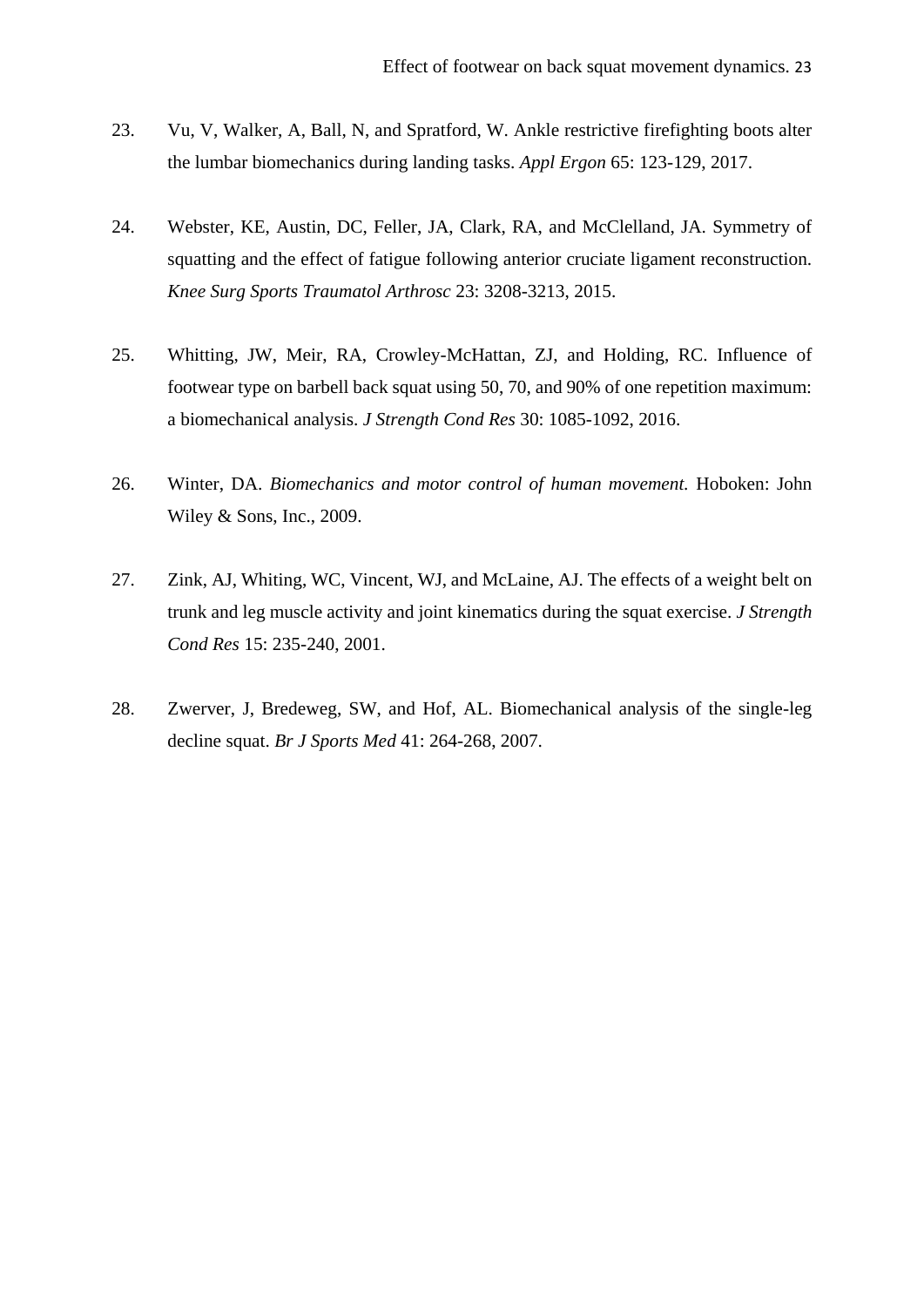# FIGURE LEGENDS

Figure 1: Schematic showing the testing procedure where the shoe conditions were flat-heel and raised-heel (condition order was randomized). A minimum of 2 days was allowed between sessions to ensure subjects were fully recovered.

Figure 2: Customised in-shoe heel wedge used for the raised-heel condition.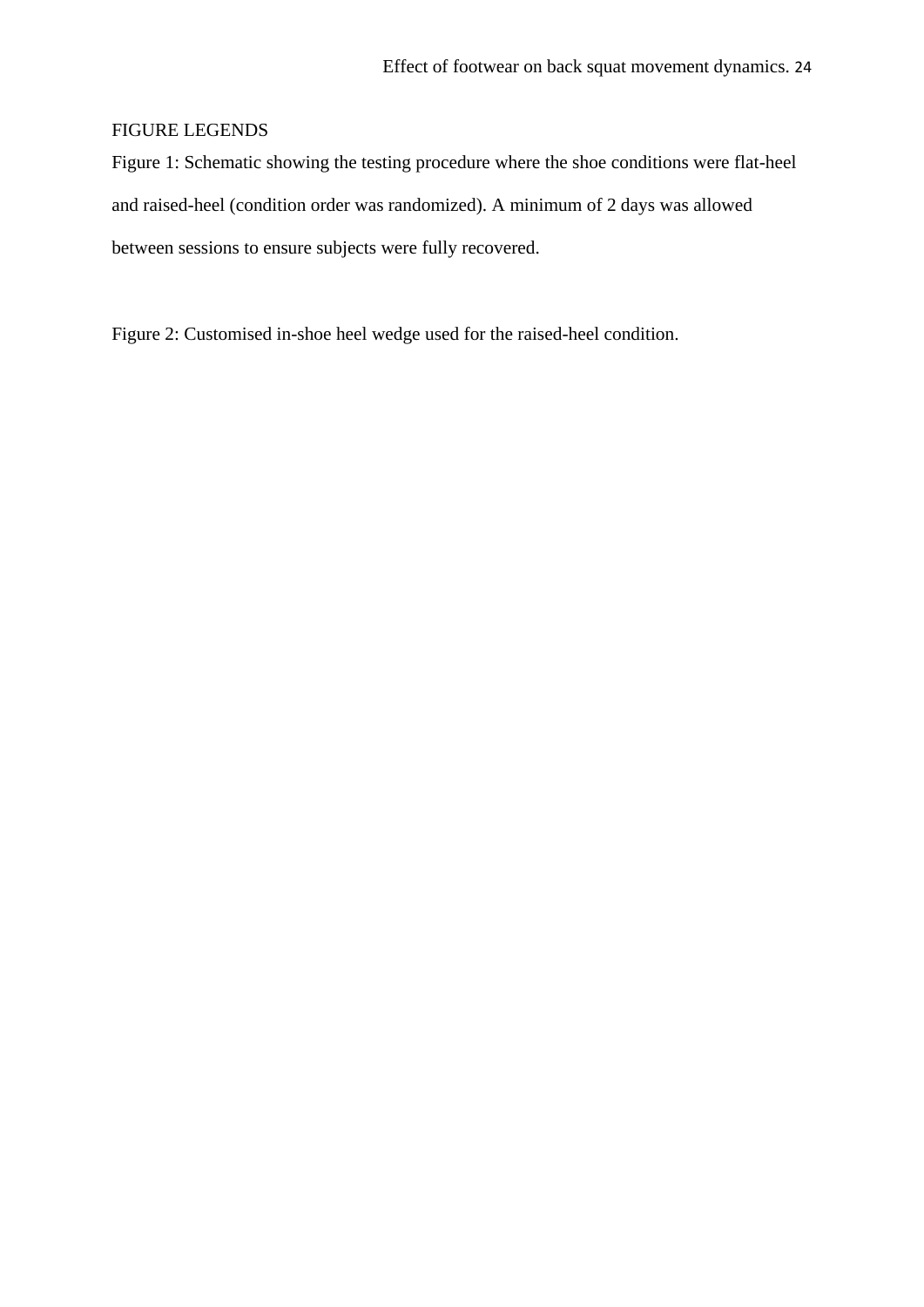# TABLES

Table 1. Median and inter-quartile ranges of the magnitudes of the analyzed joint variables at the second (Tsecond) and final (Tfinal) repetition, and the percentage difference (Diff%) between  $T_{second}$  and  $T_{final}$  for the raised-heel condition.

| Joint        | Repetition         | Mean moment             | Mean concentric moment   | Mean concentric angular velocity | Mean concentric power        | Peak angle                    |
|--------------|--------------------|-------------------------|--------------------------|----------------------------------|------------------------------|-------------------------------|
|              |                    | $(Nm.kg^{-1})$          | $(Nm.kg^{-1})$           | $(rad.s-1)$                      | $(W. kg-1)$                  | (°)                           |
| Hip          | $T_{second}$       | $0.74(0.63-0.84)$       | $0.75(0.65-0.90)$        | $1.06 (1.01 - 1.86)^{B}$         | $0.59(0.53-0.78)^{E}$        | $107.40(95.33 - 113.01)^{H}$  |
|              | T <sub>final</sub> | $0.77(0.68-0.87)$       | $0.80(0.66 - 0.90)$      | $0.63 (0.39 - 0.81)^B$           | $0.37 (0.26 - 0.50)^{E}$     | $109.99 (94.70 - 122.70)^{H}$ |
|              | Diff%              | $3.94 (-5.43 - 17.41)$  | $-4.40(-10.76-23.11)$    | $-43.24$ $(-63.21 - -31.90)$     | $-44.54$ $(-51.51 - -16.07)$ | $2.72(0.13 - 3.86)$           |
| Knee         | $T_{second}$       | $0.76(0.65-0.84)$       | $0.67(0.55-0.74)$        | $1.55 (1.36 - 1.74)^{C}$         | $0.89(0.65-1.16)^{F}$        | $118.20(113.10 - 134.20)$     |
|              | T <sub>final</sub> | $0.70(0.60 - 0.80)$     | $0.61(0.48-0.74)$        | $0.80(0.51-1.66)^{C}$            | $0.41 (0.27 - 0.55)^{F}$     | $128.82(117.22 - 142.28)$     |
|              | Diff%              | $-10.26(-16.73-0.81)$   | $-13.73(-24.28-13.00)$   | $-45.40(-62.50 - -31.90)$        | $-51.77$ $(-70.21 - -38.78)$ | $2.77(-016-8.34)$             |
| Ankle        | $T_{second}$       | $0.21 (0.15 - 0.30)^A$  | $0.27(0.19-0.38)$        | $0.54 (0.42 - 0.59)^D$           | $0.14 (0.10 - 0.18)^{G}$     | $42.37(32.98 - 44.46)$        |
|              | T <sub>final</sub> | $0.28(0.18-0.37)^{A}$   | $0.30(0.12-0.42)$        | $0.26 (0.15 - 0.36)^D$           | $0.08 (0.04 - 0.13)^{G}$     | $42.22(28.90-43.15)$          |
|              | Diff%              | $21.77 (-3.67 - 50.36)$ | $13.91 (-18.19 - 47.50)$ | $-49.15(-64.29 - -37.93)$        | $-43.91 (-77.35 - 19.64)$    | $-1.42(-10.58 - 1.99)$        |
| Lumbo-pelvis | $T_{second}$       | $1.70(1.49 - 1.83)$     | $1.74(1.59-1.95)$        |                                  |                              | $18.70(15.23 - 20.88)$        |
|              | T <sub>final</sub> | $1.78(1.61 - 1.94)$     | $1.81(1.60-1.98)$        |                                  |                              | $19.10(16.45 - 21.39)$        |
|              | Diff%              | $6.75(1.29-19.45)$      | $2.78(-8.78-27.43)$      |                                  |                              | $2.44 (-12.62 - 11.03)$       |

<sup>A</sup> Significant increase in mean moment at the ankle ( $p = 0.01$ ;  $r = 0.60$ )

<sup>B</sup> Significant decrease in mean concentric angular velocity at the hip ( $p < 0.01$ ;  $r = 0.66$ )

<sup>C</sup> Significant decrease in mean concentric angular velocity at the knee ( $p < 0.01$ ;  $r = 0.66$ )

<sup>D</sup> Significant decrease in mean concentric angular velocity at the ankle  $(p < 0.01; r = 0.66)$ 

<sup>E</sup> Significant decrease in mean concentric power at the hip ( $p = 0.01$ ;  $r = 0.60$ )

<sup>F</sup> Significant decrease in mean concentric power at the knee ( $p = 0.01$ ;  $r = 0.63$ )

<sup>G</sup> Significant decrease in mean concentric power at the ankle ( $p = 0.01$ ;  $r = 0.56$ )

<sup>H</sup> Significant increase in peak angle at the hip i.e. reduction in the overall ROM ( $p = 0.02$ ;  $r = 0.51$ )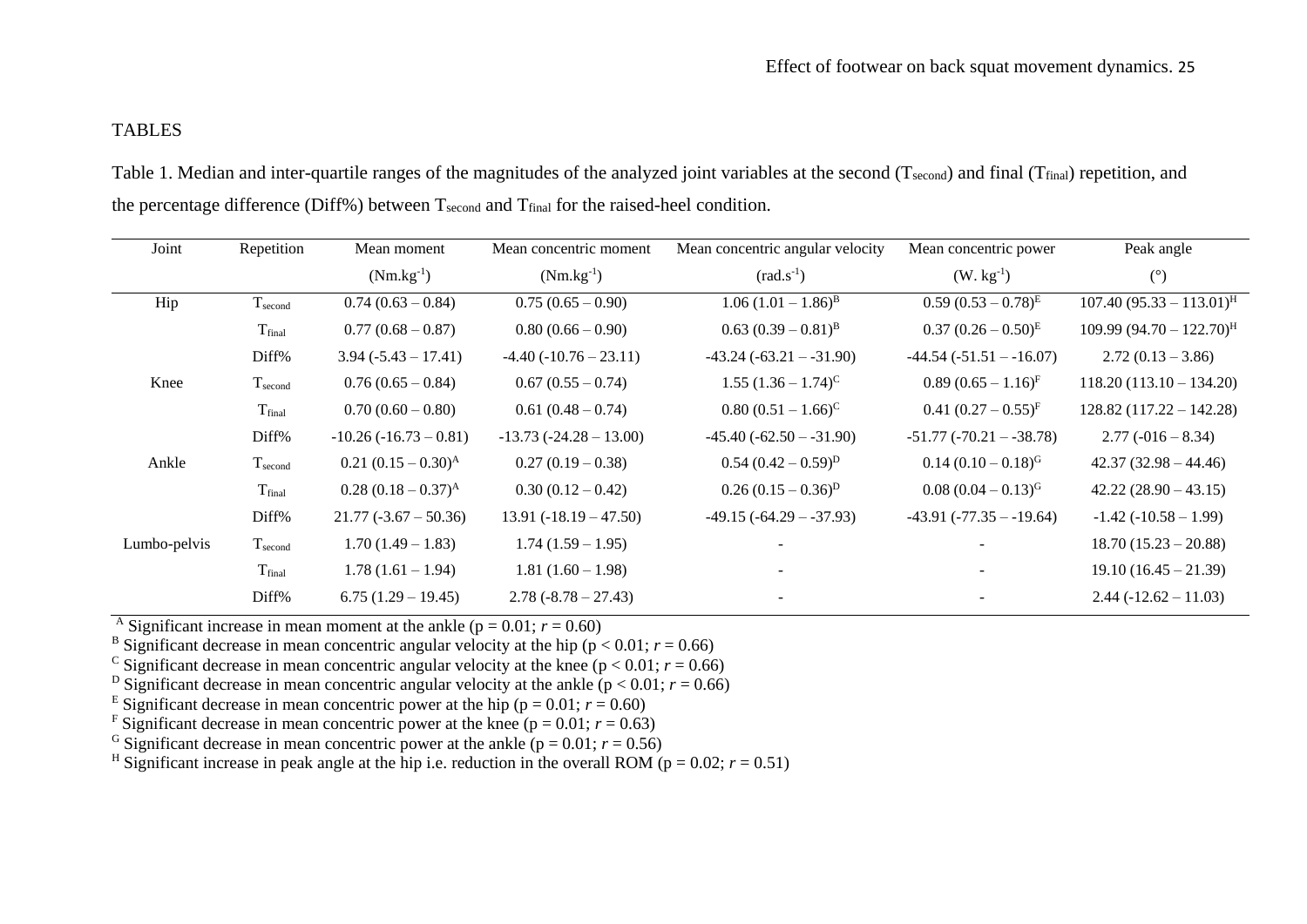| Joint        | Repetition          | Mean moment                     | Mean concentric moment      | Mean concentric angular velocity | Mean concentric power     | Peak angle                |
|--------------|---------------------|---------------------------------|-----------------------------|----------------------------------|---------------------------|---------------------------|
|              |                     | $(Nm.kg^{-1})$                  | $(Nm.kg^{-1})$              | $(rad.s-1)$                      | $(W. kg-1)$               | $^{\circ}$                |
| Hip          | $T_{second}$        | $0.74 (0.65 - 0.90)^{\text{A}}$ | $0.74~(0.67-0.85)^{D}$      | $1.08 (1.04 - 1.14)^{F}$         | $0.61 (0.55 - 0.72)^{I}$  | $106.46(98.61 - 115.84)$  |
|              | T <sub>final</sub>  | $0.81 (0.72 - 0.89)^{\text{A}}$ | $0.81(0.71-0.93)^D$         | $0.81 (0.61 - 0.85)^{F}$         | $0.45 (0.40 - 0.62)^{I}$  | $110.48(96.42 - 119.39)$  |
|              | Diff%               | $7.74(4.03 - 14.21)$            | $10.58(1.70 - 19.49)$       | $-31.03(-41.23 - 11.46)$         | $-22.36(-33.86 - -16.00)$ | $2.07(-1.52 - 5.42)$      |
| Knee         | $T_{\text{second}}$ | $0.78~(0.65-0.86)^{B}$          | $0.71(0.57-0.77)$           | $1.46 (1.30 - 1.66)^{G}$         | $0.88~(0.74-1.07)^{J}$    | $121.28(109.83 - 140.56)$ |
|              | T <sub>final</sub>  | $0.74~(0.63-0.78)^{B}$          | $0.65(0.54-0.76)$           | $1.00 (0.82 - 1.34)^{G}$         | $0.50 (0.45 - 0.74)^{J}$  | $134.57(109.51 - 144.00)$ |
|              | Diff%               | $-7.87(-14.88 - 0.50)$          | $-2.60$ ( $-19.66 - 8.99$ ) | $-30.07(-44.61 - -11.45)$        | $-37.39(-55.98 - -20.56)$ | $1.68(-1.48-4.06)$        |
| Ankle        | $T_{second}$        | $0.18(0.15-0.27)$               | $0.20(0.15-0.37)$           | $0.47 (0.40 - 0.56)^{H}$         | $0.10(0.07-0.15)$         | $38.32(30.26 - 41.73)$    |
|              | T <sub>final</sub>  | $0.26(0.18-0.33)$               | $0.29(0.17-0.40)$           | $0.27(0.26-0.41)^{H}$            | $0.09(0.05-0.14)$         | $38.47(31.53 - 44.05)$    |
|              | Diff%               | $18.65 (-13.03 - 48.50)$        | $7.38(-19.86 - 32.63)$      | $-39.53$ $(-47.06 - 12.77)$      | $-40.00(-60.42 - 22.22)$  | $0.38(-2.06-9.59)$        |
| Lumbo-pelvis | $T_{second}$        | $1.67 (1.58 - 1.83)^{C}$        | $1.73 (1.56 - 1.99)^{E}$    |                                  |                           | $18.00(15.96 - 21.58)$    |
|              | T <sub>final</sub>  | $1.84 (1.72 - 1.93)^{C}$        | $1.94 (1.76 - 1.21)^{E}$    |                                  |                           | $18.11(16.30-20.60)$      |
|              | Diff%               | $8.89(2.85 - 14.10)$            | $13.29(1.13 - 20.44)$       |                                  |                           | $2.36(-5.90-8.07)$        |

Table 2. Median and inter-quartile ranges of the magnitudes of the analyzed joint variables in the second (Tsecond), final (T<sub>final</sub>) repetition, and the percentage difference (Diff%) between Tsecond and Tfinal for the flat-heel condition.

<sup>A</sup> Significant increase in mean moment at the hip ( $p = 0.01$ ;  $r = 0.58$ )

<sup>B</sup> Significant decrease in mean moment at the knee ( $p = 0.02$ ;  $r = 0.51$ )

<sup>C</sup> Significant increase in mean moment at the lumbo-pelvis ( $p = 0.01$ ;  $r = 0.60$ )

<sup>D</sup> Significant increase in the mean concentric moment at the hip ( $p = 0.02$ ;  $r = 0.80$ )

<sup>E</sup> Significant increase in mean concentric moment at the lumbo-pelvis ( $p = 0.05$ ;  $r = 0.45$ )

<sup>F</sup> Significant decrease in mean concentric angular velocity at the hip ( $p = 0.05$ ;  $r = 0.44$ )

<sup>G</sup> Significant decrease in mean concentric angular velocity at the knee ( $p < 0.001$ ;  $r = 0.66$ )

<sup>H</sup> Significant decrease in mean concentric angular velocity at the ankle ( $p = 0.01$ ;  $r = 0.60$ )

<sup>I</sup> Significant decrease in mean concentric power at the hip ( $p = 0.01$ ;  $r = 0.63$ )

<sup>J</sup> Significant decrease in mean concentric power at the knee ( $p = 0.01$ ;  $r = 0.63$ )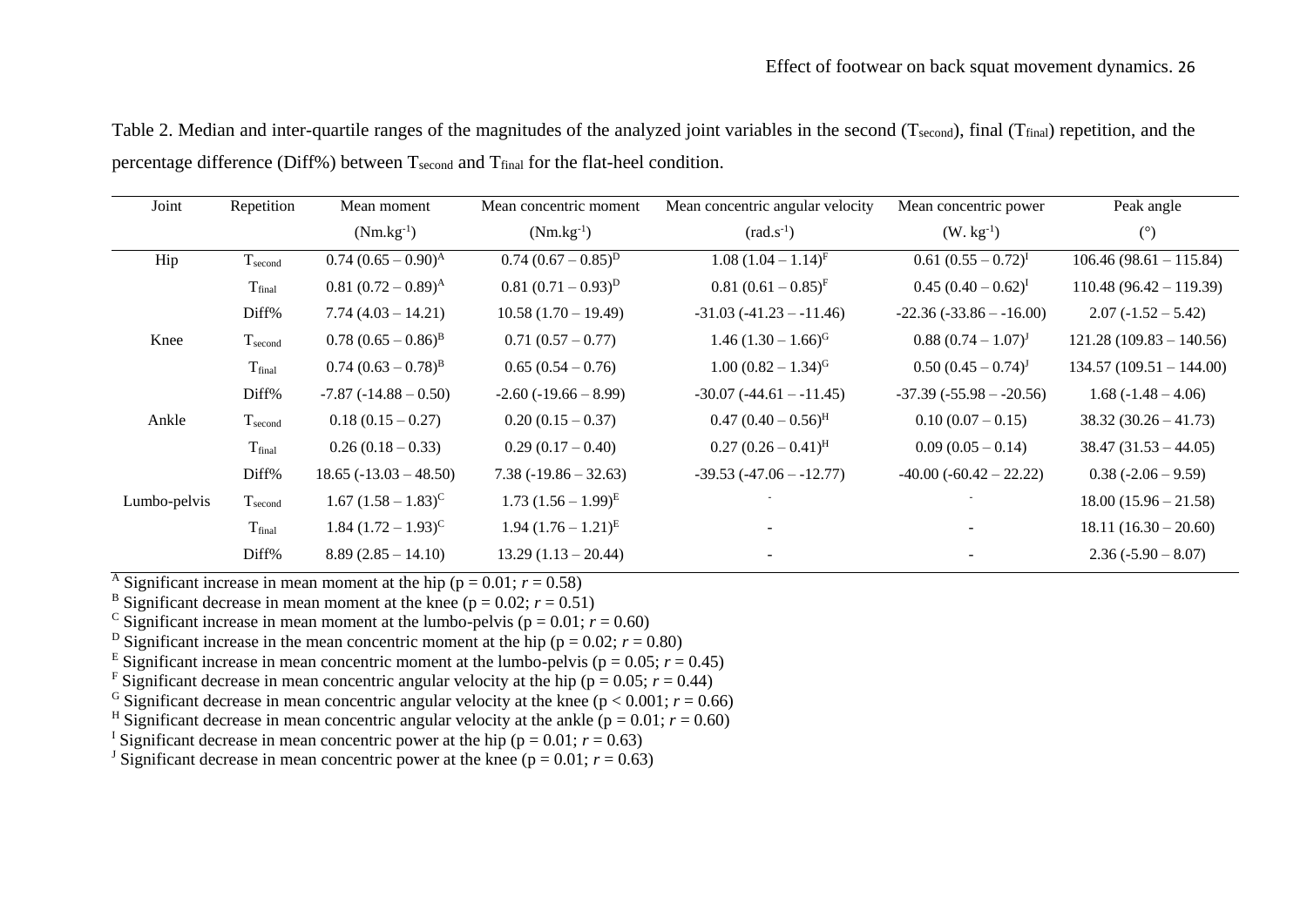Table 3. Median and interquartile ranges of the differences between raised-heel and flat-heel in the second (Tsecond) and final (T<sub>final</sub>) repetition, and the difference between raised-heel and flat-heel percentage differences (Diff%). A positive value indicates that the raised-heel was larger than the flat-heel magnitude.

| Joint        | Repetition         | Mean moment                 | Mean concentric moment     | Mean concentric angular velocity | Mean concentric power      | Peak angle               |
|--------------|--------------------|-----------------------------|----------------------------|----------------------------------|----------------------------|--------------------------|
|              |                    | $(Nm.kg^{-1})$              | $(Nm.kg^{-1})$             | $\text{(rad.s}^{-1}\text{)}$     | $(W. kg-1)$                | $(^\circ)$               |
| Hip          | $T_{second}$       | $0.02 (-0.02 - 0.05)$       | $0.03 (-0.03 - 0.09)$      | $0.02 (-0.07 - 0.10)$            | $-0.01 (-0.12 - 0.08)$     | $-1.21(-4.16-1.76)$      |
|              | T <sub>final</sub> | $-0.05$ ( $-0.11 - -0.03$ ) | $-0.10$ $(-0.12 - -0.02)$  | $-0.21$ $(-0.30 - 0.10)^{A}$     | $-0.11(-0.18-0.03)$        | $-0.10$ $(-2.37 - 2.09)$ |
|              | Diff%              | $-0.50$ ( $-16.10 - 7.95$ ) | $-6.48$ $(-27.31 - 11.54)$ | $11.66 (2.33 - 20.72)^{B}$       | $8.12(-14.40 - 33.18)$     | $1.60(-0.88 - 3.99)$     |
| Knee         | $T_{second}$       | $0.06(0.02-0.13)$           | $-0.01 (-0.09 - 0.03)$     | $0.03(-0.07-0.17)$               | $0.01 (-0.08 - 0.09)$      | $2.08(-8.35-4.36)$       |
|              | T <sub>final</sub> | $0.02 (-0.08 - 0.07)$       | $0.00 (-0.12 - 0.07)$      | $-0.28$ $(-0.42 - 0.04)^{C}$     | $-0.13$ $(-0.25-0.01)^{E}$ | $1.61 (-7.33 - 5.93)$    |
|              | Diff%              | $2.37(-9.21-12.96)$         | $4.00(-13.83 - 24.31)$     | 13.99 $(-3.44 - 31.30)^D$        | $12.49(-4.59 - 28.16)$     | $0.31(-3.18-5.85)$       |
| Ankle        | $T_{second}$       | $0.01 (-0.04 - 0.09)$       | $0.01(0.00-0.14)$          | $0.03(-0.03-0.07)$               | $0.03(0.00-0.08)$          | 4.01 $(-3.91 - 8.25)$    |
|              | T <sub>final</sub> | $-0.04$ ( $-0.07 - 0.06$ )  | $-0.03(-0.12-0.09)$        | $-0.07$ $(-0.17 - 0.01)$         | $-0.01 (-0.05 - 0.01)$     | $2.98(-9.57 - 7.54)$     |
|              | Diff%              | $11.83 (-50.38 - 48.91)$    | $11.90 (-21.28 - 58.58)$   | $12.97(-1.08 - 33.53)$           | $9.80(-12.78 - 37.27)$     | $1.10(-1.67 - 6.89)$     |
| Lumbo-pelvis | $T_{second}$       | $-0.02$ ( $-0.11 - 0.21$ )  | $-0.01$ $(-0.14 - 0.28)$   |                                  |                            | $-0.53(-1.15-0.67)$      |
|              | T <sub>final</sub> | $-0.09(-0.21-0.08)$         | $-0.10(-0.29 - 0.09)$      |                                  |                            | $-0.69$ $(-2.32 - 1.52)$ |
|              | Diff%              | $0.11(-17.67 - 8.04)$       | $-2.93 (-32.79 - 8.60)$    |                                  |                            | $1.09(-4.73-8.15)$       |

<sup>A</sup>Raised-heel mean concentric angular velocity at the hip is significantly less than flat-heel angular velocity at  $T_{final}$  ( $p = 0.05$ ;  $r = 0.44$ )

<sup>B</sup> Raised-heel Diff% in concentric angular velocity at the hip is significantly greater than flat-heel %Diff ( $p = 0.04$ ;  $r = 0.46$ )

<sup>C</sup> Raised-heel mean concentric angular velocity at the knee is significantly less than flat-heel angular velocity at  $T_{final}$  ( $p = 0.03$ ;  $r = 0.50$ )

<sup>D</sup> Raised-heel Diff% in concentric angular velocity at the knee is significantly greater than flat-heel %Diff ( $p = 0.05$ ;  $r = 0.44$ )

<sup>E</sup> Raised-heel mean concentric power at the knee is significantly less than flat-heel power at T<sub>final</sub> (p = 0.04;  $r = 0.47$ )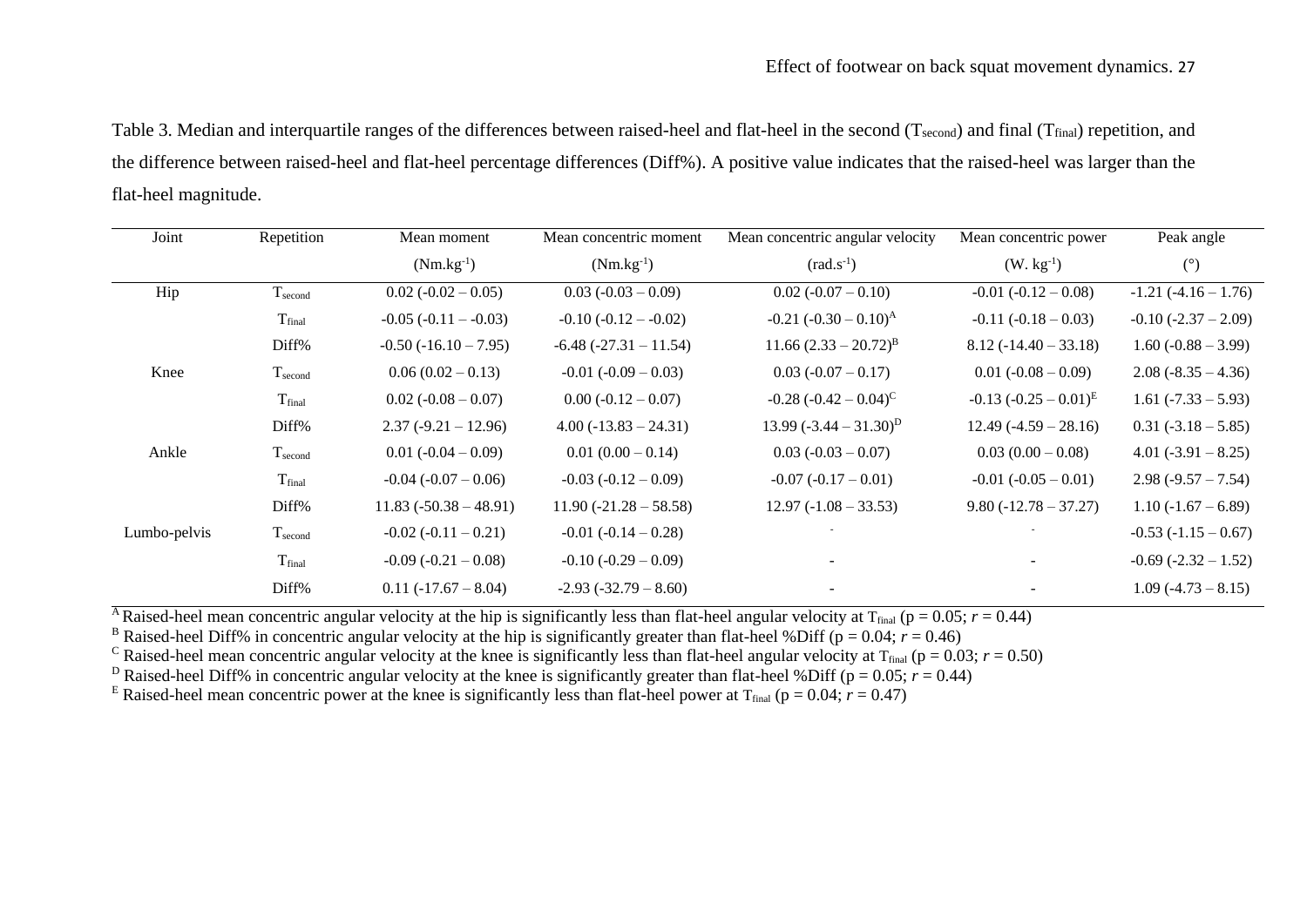Table 4. Median and interquartile ranges of the magnitudes barbell displacement and concentric velocity in the second (Tsecond) and final (Tfinal) repetition, and the percentage difference (Diff%) between Tsecond and Tfinal for both shoe conditions.

|                                  | Raised-heel              |                       |                           | Flat-heel                |                         |                           |
|----------------------------------|--------------------------|-----------------------|---------------------------|--------------------------|-------------------------|---------------------------|
| Repetition                       | $T_{second}$             | T <sub>final</sub>    | Diff <sup>%</sup>         | $T_{second}$             | T <sub>final</sub>      | Diff <sup>%</sup>         |
| Vertical (m)                     | $0.63(0.50-0.68)$        | $0.66(0.53-0.70)$     | $2.94(0.00 - 6.00)$       | $0.62(0.50-0.67)$        | $0.64(0.46-0.68)$       | $-1.45(-6.25-2.90)$       |
| Anterior-posterior (m)           | $0.11(0.07-0.11)$        | $0.13(0.10-0.19)$     | $58.33(-9.09-100.00)$     | $0.06(0.05-0.07)$        | $0.07(0.05-0.11)$       | $20.00(-28.57-57.14)$     |
| Medio-lateral (m)                | $0.04(0.03-0.08)$        | $0.05(0.04-0.10)$     | $25.00(-14.29 - 66.67)$   | $0.02(0.01-0.03)$        | $0.03(0.02-0.04)$       | $50.00 (-50.00 - 150.00)$ |
| Concentric velocity $(m.s^{-1})$ | $0.50 (0.45 - 0.53)^{A}$ | $0.29(0.22-0.37)^{A}$ | $-40.00(-51.11 - -26.00)$ | $0.47 (0.43 - 0.52)^{B}$ | $(0.30(0.19-0.39)^{B})$ | $-35.59(-63.46 - 22.64)$  |

A Significant decrease in mean barbell velocity during the concentric phase for the raised-heel ( $p < 0.001$ ;  $r = 0.66$ )

<sup>B</sup> Significant decrease in mean barbell velocity during the concentric phase for the flat-heel ( $p = 0.01$ ;  $r = 0.63$ )